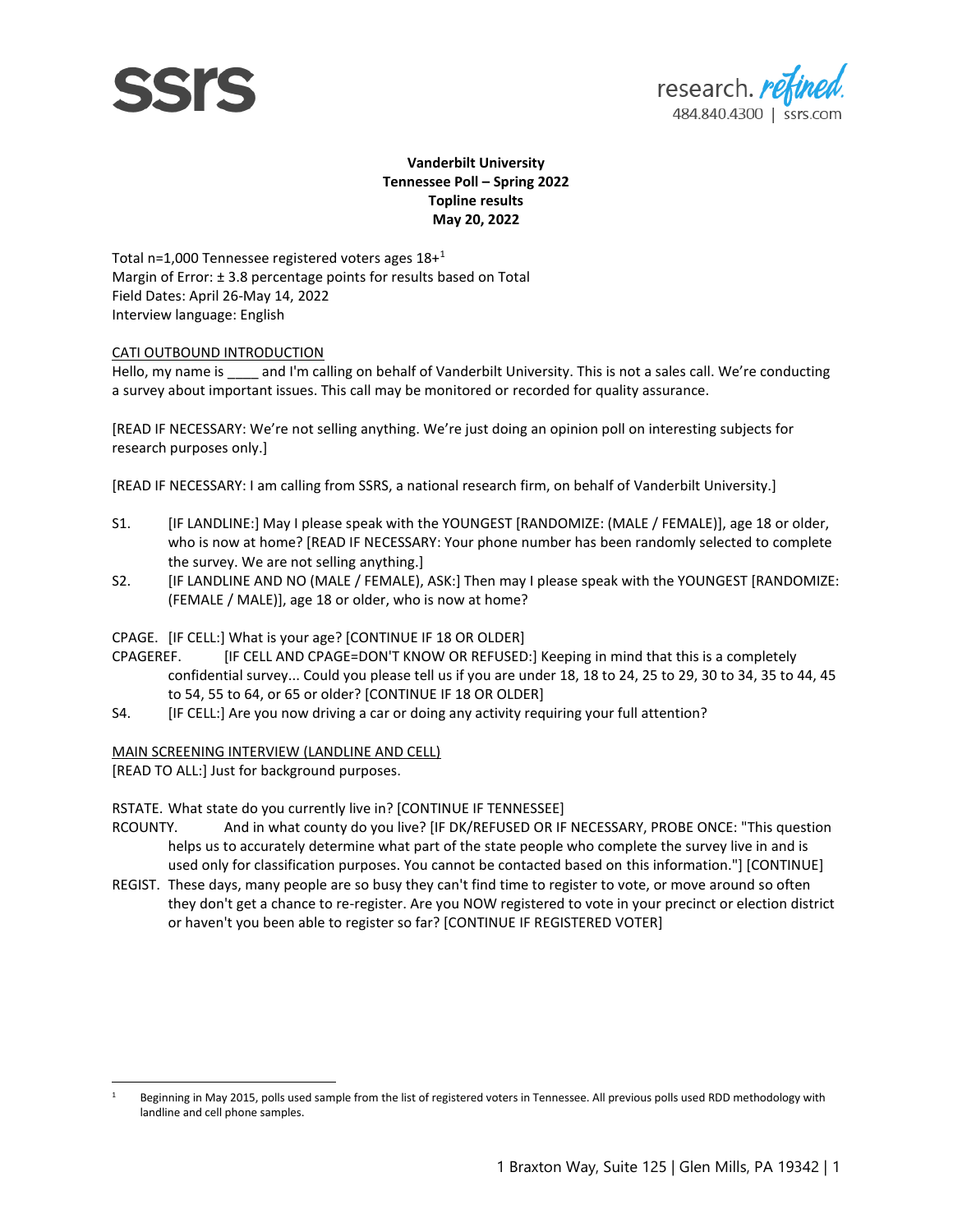



#### TREND INFORMATION

December 2021 trends are from the Vanderbilt University "Tennessee Poll Fall 2021" conducted under the direction of SSRS from November 16-December 6, 2021 among 1,002 registered voters in Tennessee, reached on either a landline or cell phone.

May 2021 trends are from the Vanderbilt University "Tennessee Poll Spring 2021" conducted under the direction of SSRS from May 3-20, 2021 among 1,000 registered voters in Tennessee, reached on either a landline or cell phone.

December 2020 trends are from the Vanderbilt University "Tennessee Poll Fall 2020" conducted under the direction of SSRS from November 18-December 8, 2020 among 1,007 registered voters in Tennessee, reached on either a landline or cell phone.

May 2020 trends are from the Vanderbilt University "Tennessee Poll Spring 2020" conducted under the direction of SSRS from May 5-22, 2020 among 1,000 registered voters in Tennessee, reached on either a landline or cell phone.

December 2019 trends are from the Vanderbilt University "Tennessee Poll Fall 2019" conducted under the direction of SSRS from November 19-December 5, 2019 among 1,000 registered voters in Tennessee, reached on either a landline or cell phone.

May 2019 trends are from the Vanderbilt University "Tennessee Poll Spring 2019" conducted under the direction of SSRS from May 9-23, 2019 among 1,000 registered voters in Tennessee, reached on either a landline or cell phone.

December 2018 trends are from the Vanderbilt University "Tennessee Poll Fall 2018" conducted under the direction of SSRS from November 19-December 6, 2018 among 1,004 registered voters in Tennessee, reached on either a landline or cell phone.

October 2018 trends are from the Vanderbilt University "Tennessee Poll - Midterm Race 2018" conducted under the direction of SSRS from October 8-13, 2018 among 800 registered voters in Tennessee, reached on either a landline or cell phone.

May 2018 trends are from the Vanderbilt University "Tennessee Poll Spring 2018" conducted under the direction of SSRS from April 26-May 8, 2018 among 1,400 registered voters in Tennessee, reached on either a landline or cell phone.

December 2017 trends are from the Vanderbilt University "Tennessee Poll Fall 2017" conducted under the direction of SSRS from November 16-December 5, 2017 among 1,013 registered voters in Tennessee, reached on either a landline or cell phone.

May 2017 trends are from the Vanderbilt University "Tennessee Poll Spring 2017" conducted under the direction of Princeton Survey Research Associates International (PSRAI) from May 4-15, 2017 among 1,005 registered voters in Tennessee, reached on either a landline or cell phone.

November 2016 trends are from the Vanderbilt University "Tennessee Poll Fall 2016" conducted under the direction of Princeton Survey Research Associates International (PSRAI) from November 14-29, 2016 among 1,005 registered voters in Tennessee, reached on either a landline or cell phone.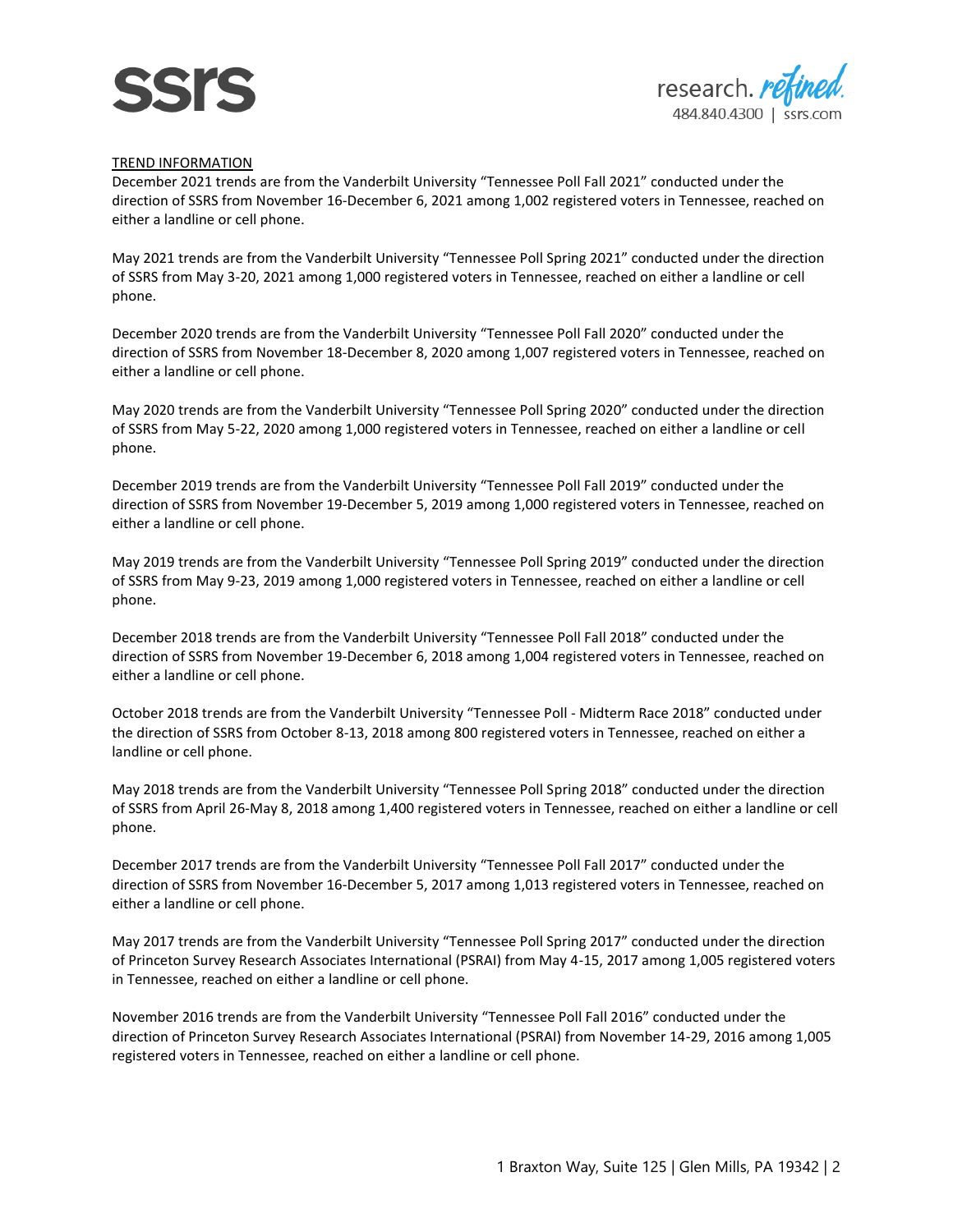

October 2016 trends are from the Vanderbilt University "2016 Presidential Poll" conducted under the direction of Princeton Survey Research Associates International (PSRAI) from September 19-October 2, 2016 among 1,000 registered voters in Tennessee, reached on either a landline or cell phone.

May 2016 trends are from the Vanderbilt University "Tennessee Poll Spring 2016" conducted under the direction of Princeton Survey Research Associates International (PSRAI) from April 25-May 11, 2016 among 1,001 registered voters in Tennessee, reached on either a landline or cell phone.

November 2015 trends are from the Vanderbilt University "Tennessee Poll Fall 2015" conducted under the direction of Princeton Survey Research Associates International (PSRAI) from November 11-23, 2015 among 1,013 registered voters in Tennessee, reached on either a landline or cell phone.

May 2015 trends are from the Vanderbilt University "Tennessee Poll Spring 2015" conducted under the direction of Princeton Survey Research Associates International (PSRAI) from April 23-May 9, 2015 among 1,001 registered voters in Tennessee, reached on either a landline or cell phone.

November 2014 trends are from the Vanderbilt University "Tennessee Poll Fall 2014" conducted under the direction of Princeton Survey Research Associates International (PSRAI) from November 10-20, 2014 among 1,201 Tennessee adults age 18+, including 989 registered voters, reached on either a landline or cell phone.

May 2014 trends are from the Vanderbilt University "Tennessee Poll Spring 2014" conducted under the direction of Princeton Survey Research Associates International (PSRAI) from April 28-May 14, 2014 among 1,505 Tennessee adults age 18+, including 1,245 registered voters, reached on either a landline or cell phone.

December 2013 trends are from the Vanderbilt University "Tennessee Legislature Poll" conducted under the direction of Princeton Survey Research Associates International (PSRAI) from November 20-December 5, 2013 among 1,002 Tennessee adults age 18+, including 860 registered voters, reached on either a landline or cell phone.

May 2013 trends are from the Vanderbilt University "End of Legislative Session 2013 Poll" conducted under the direction of Princeton Survey Research Associates International (PSRAI) from May 6-13, 2013 among 1,000 Tennessee adults age 18+, including 863 registered voters, reached on either a landline or cell phone.

December 2012 trends are from the Vanderbilt University "Tennessee Looks to 2013 Poll" conducted under the direction of Princeton Survey Research Associates International (PSRAI) from November 27-December 9, 2012 among 1,001 Tennessee adults age 18+, including 893 registered voters, reached on either a landline or cell phone.

May 2012 trends are from the Vanderbilt University "2012 Tennessee Legislature Poll" conducted under the direction of Princeton Survey Research Associates International (PSRAI) from May 2-9, 2012 among 1,002 Tennessee adults age 18+, including 826 registered voters, reached on either a landline or cell phone.

February 2012 trends are from the Vanderbilt University "2012 Tennessee Presidential Primaries Survey" conducted under the direction of Princeton Survey Research Associates International (PSRAI) from February 16-22, 2012 among 1,508 registered voters in Tennessee, reached on either a landline or cell phone.

*Notes: Because percentages are rounded, they may not total 100%. An asterisk (\*) indicates less than 0.5%. Trends are based on all Registered voters unless otherwise indicated.*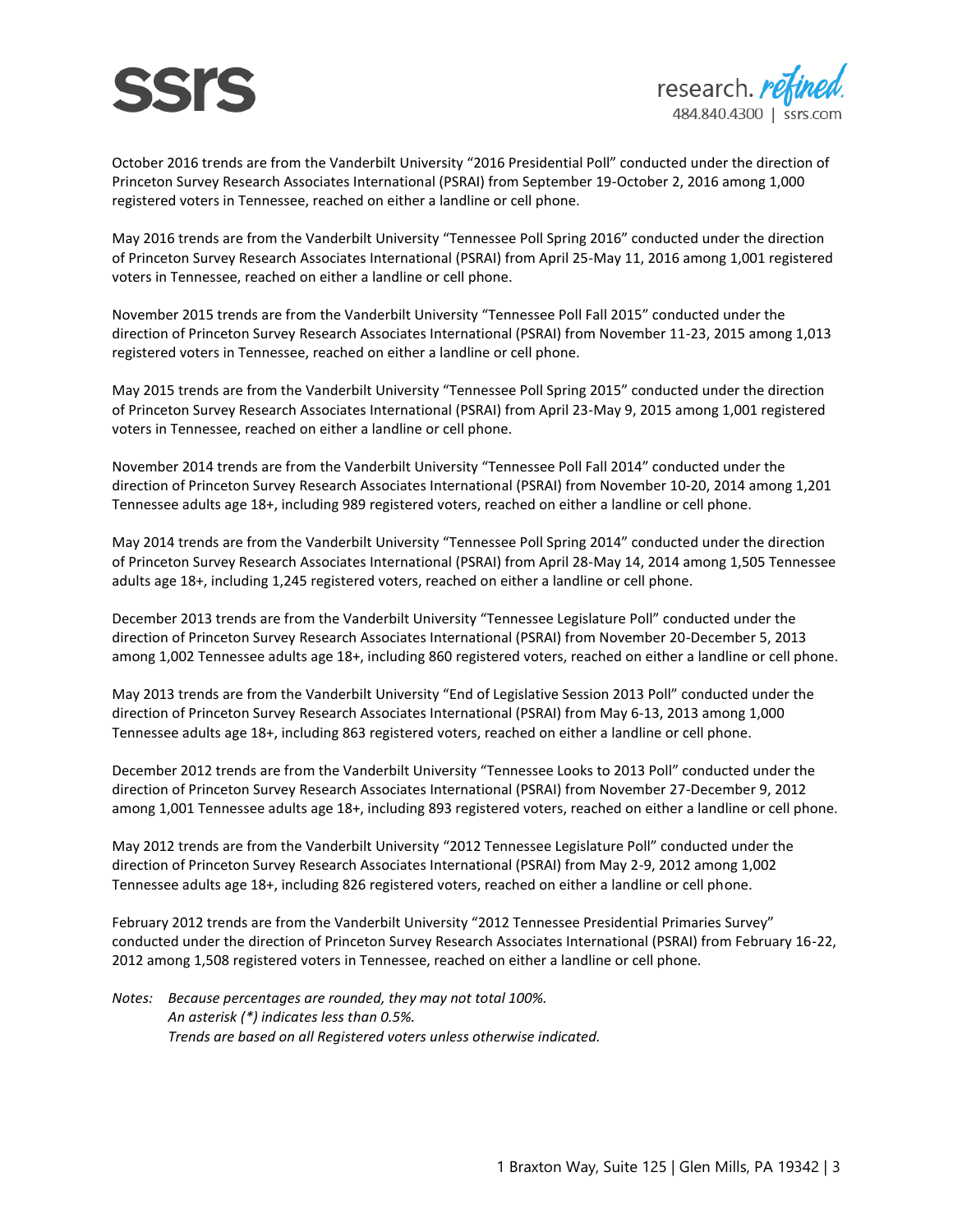

#### MAIN INTERVIEW

**SSIS** 

|    |                                |         |         | (VOL.)               |                |                  |
|----|--------------------------------|---------|---------|----------------------|----------------|------------------|
|    |                                |         |         | <b>NEED TO WAIT</b>  |                |                  |
|    |                                |         | DIS-    | AND SEE / TOO        | (VOL.)         | (VOL.)           |
|    |                                | APPROVE | APPROVE | <b>EARLY TO TELL</b> | $DK^3$         | REF <sup>4</sup> |
| a. | The job Joe Biden is doing as  |         |         |                      |                |                  |
|    | President                      |         |         |                      |                |                  |
|    | May 2022 RVs                   | 31      | 64      | 2                    | 3              | $\ast$           |
|    | December 2021 RVs              | 32      | 65      | $\mathbf{1}$         | $\mathfrak{p}$ | *                |
|    | May 2021 RVs <sup>5</sup>      | 39      | 58      | $\mathbf{1}$         | $\mathbf{1}$   | *                |
|    | December 2020 RVs <sup>6</sup> | 41      | 47      | 7                    | 4              | $\mathbf{1}$     |
|    | <b>TRUMP TRENDS:</b>           |         |         |                      |                |                  |
|    | December 2020 RVs              | 54      | 44      | $\ast$               | $\overline{2}$ | $\mathbf{1}$     |
|    | May 2020 RVs                   | 51      | 47      | $\ast$               | $\mathbf{1}$   | 1                |
|    | December 2019 RVs              | 50      | 46      | 1                    | $\overline{2}$ | 1                |
|    | May 2019 RVs                   | 54      | 44      | $\ast$               | $\mathbf{1}$   | $\ast$           |
|    | December 2018 RVs              | 52      | 44      | $\mathbf{1}$         | $\overline{2}$ | $\mathbf{1}$     |
|    | October 2018 RVs               | 55      | 42      | $\mathbf{1}$         | $\overline{2}$ | 1                |
|    | May 2018 RVs                   | 53      | 44      | $\mathbf{1}$         | $\overline{2}$ | $\mathbf{1}$     |
|    | December 2017 RVs              | 48      | 47      | 1                    | 3              | 1                |
|    | May 2017 RVs                   | 52      | 42      | 3                    | 3              | 1                |
|    | <b>OBAMA TRENDS:</b>           |         |         |                      |                |                  |
|    | November 2016 RVs              | 40      | 57      | $\ast$               | $\overline{2}$ | $\ast$           |
|    | May 2016 RVs                   | 41      | 56      | 1                    | $\overline{2}$ | *                |
|    | November 2015 RVs              | 36      | 62      | $\ast$               | $\mathbf{1}$   | $\mathbf{1}$     |
|    | May 2015 RVs                   | 35      | 60      | $\ast$               | 4              | *                |
|    | November 2014 RVs              | 34      | 63      | $\ast$               | 3              | 1                |
|    | May 2014 RVs                   | 39      | 57      | $\mathbf{1}$         | 3              | 1                |
|    | December 2013 RVs              | 28      | 69      | $\mathbf{1}$         | $\overline{2}$ | $\ast$           |
|    | May 2013 RVs                   | 40      | 56      | $\mathbf{1}$         | 3              | 1                |
|    | December 2012 RVs              | 45      | 51      | $\mathbf{1}$         | $\overline{2}$ | $\mathbf{1}$     |
|    | May 2012 RVs                   | 42      | 55      | $\ast$               | 2              | 1                |
|    | February 2012 RVs              | 41      | 53      | 1                    | 4              | $\overline{2}$   |
|    | (Continued on next page)       |         |         |                      |                |                  |

<sup>&</sup>lt;sup>2</sup> February 2012 question wording was slightly different: "I'd like your views on some government officials. As I read each, please tell me if you approve or disapprove of how each is handling their job. (First,) Do you approve or disapprove of [INSERT ITEMS IN ORDER]?"

<sup>&</sup>lt;sup>3</sup> The abbreviation DK stands for "Don't know"<br><sup>4</sup> The abbreviation RFF stands for "Refused"

<sup>&</sup>lt;sup>4</sup> The abbreviation REF stands for "Refused"<br><sup>5</sup> The abbreviation PVs stands for "Pogistore

The abbreviation RVs stands for "Registered voters"

<sup>6</sup> Item wording: The job Joe Biden is doing as President-elect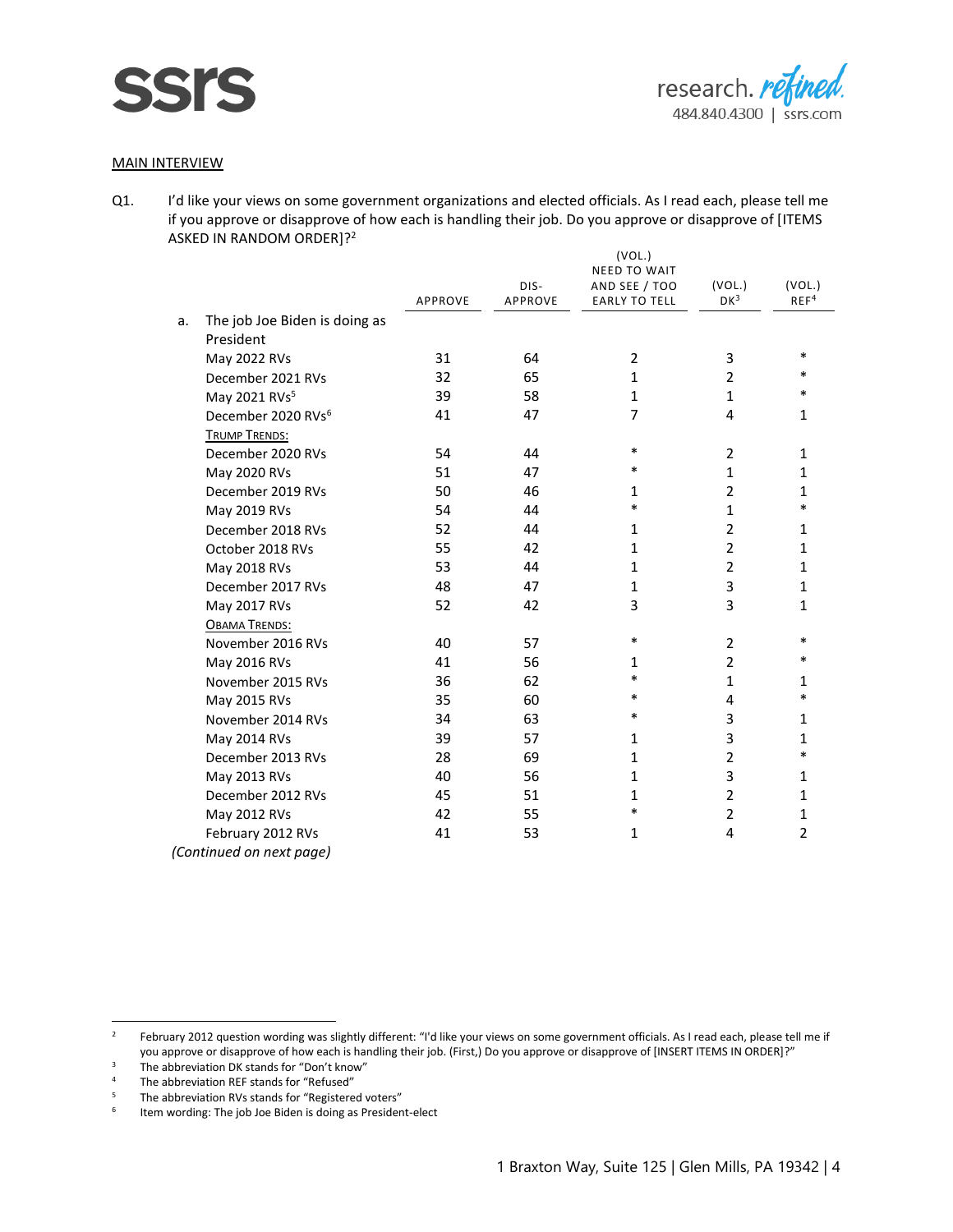

|                                    |                |                | (VOL.)               |           |            |
|------------------------------------|----------------|----------------|----------------------|-----------|------------|
|                                    |                |                | <b>NEED TO WAIT</b>  |           |            |
|                                    |                | DIS-           | AND SEE / TOO        | (VOL.)    | (VOL.)     |
|                                    | <b>APPROVE</b> | <b>APPROVE</b> | <b>EARLY TO TELL</b> | <b>DK</b> | <b>REF</b> |
| b.<br>The job the U.S. Congress is |                |                |                      |           |            |
| doing                              |                |                |                      |           |            |
| May 2022 RVs                       | 21             | 71             | 1                    | 6         | 1          |
| December 2021 RVs                  | 24             | 69             | 1                    | 5         | $\ast$     |
| May 2021 RVs                       | 28             | 64             | 3                    | 5         | 1          |
| December 2020 RVs                  | 25             | 65             | $\overline{2}$       | 7         | 1          |
| May 2020 RVs                       | 34             | 59             | 3                    | 4         | 1          |
| December 2019 RVs                  | 28             | 63             | $\overline{2}$       | 6         | 1          |
| May 2019 RVs                       | 26             | 67             | 1                    | 5         | 1          |
| December 2018 RVs                  | 26             | 64             | 2                    | 6         | 1          |
| May 2018 RVs                       | 24             | 71             | 1                    | 4         | $\ast$     |
| December 2017 RVs                  | 23             | 66             | 1                    | 9         | 1          |
| May 2017 RVs                       | 31             | 60             | 2                    | 7         | $\ast$     |
| November 2016 RVs                  | 25             | 66             | 1                    | 8         | $\ast$     |
| May 2016 RVs                       | 22             | 72             | 1                    | 5         | 1          |
| November 2015 RVs                  | 23             | 72             | 1                    | 3         | 1          |
| May 2015 RVs                       | 23             | 70             | 1                    | 5         | 1          |
| November 2014 RVs                  | 23             | 70             | 1                    | 5         | 1          |
| May 2014 RVs                       | 22             | 69             | 1                    | 7         | 1          |
| December 2013 RVs                  | 17             | 78             | 1                    | 3         | 0          |
| May 2013 RVs                       | 21             | 71             | 1                    | 6         | 2          |
| December 2012 RVs                  | 21             | 68             | $\overline{2}$       | 8         | 1          |
| May 2012 RVs                       | 27             | 66             | 1                    | 5         | 1          |
| (Continued on next page)           |                |                |                      |           |            |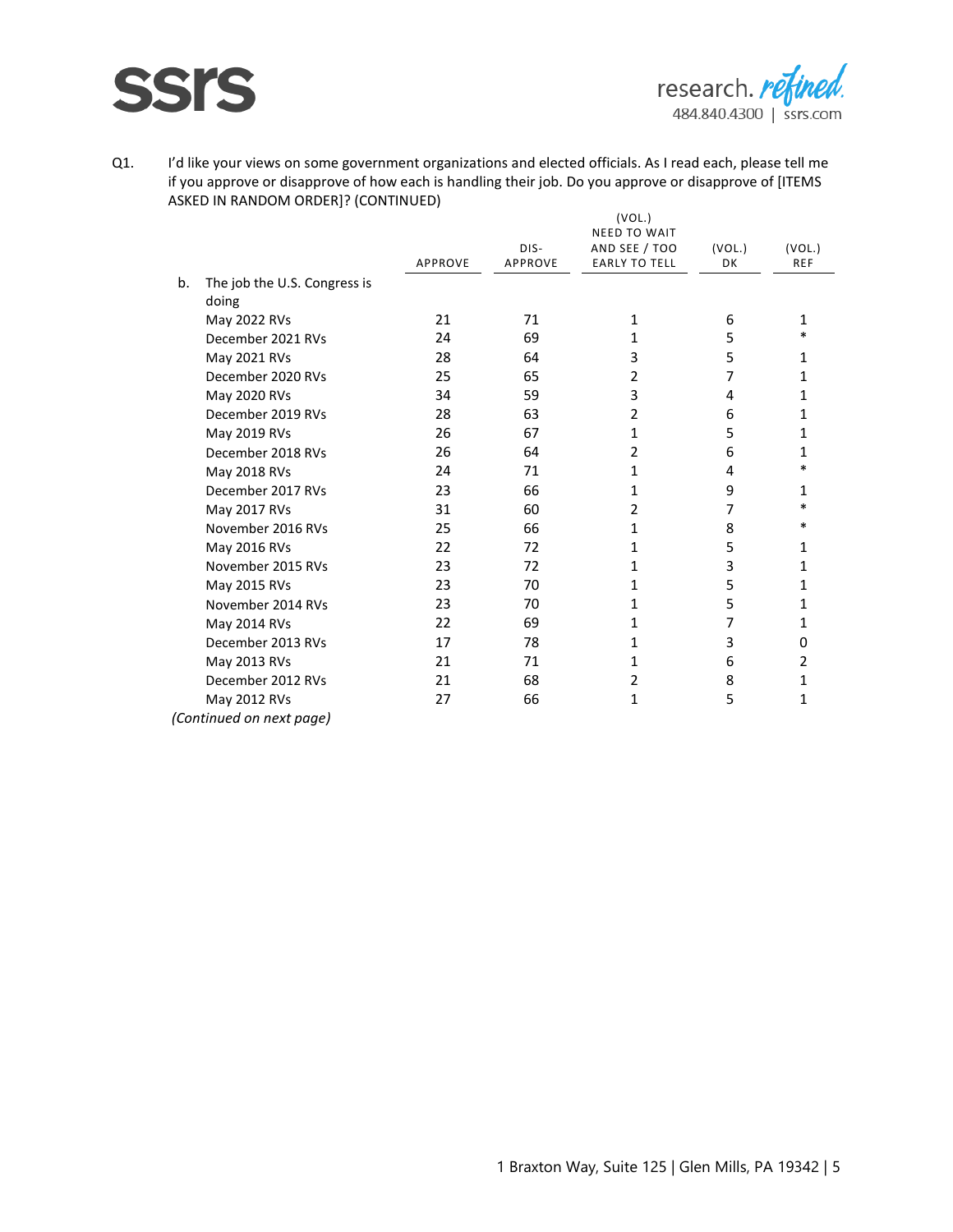

|    |                             |                                                                                                                           |         | (VOL.)                               |        |                |
|----|-----------------------------|---------------------------------------------------------------------------------------------------------------------------|---------|--------------------------------------|--------|----------------|
|    |                             |                                                                                                                           | DIS-    | <b>NEED TO WAIT</b><br>AND SEE / TOO | (VOL.) | (VOL.)         |
|    |                             | APPROVE<br>50<br>53<br>59<br>56<br>60<br>56<br>52<br>54<br>56<br>49<br>53<br>60<br>52<br>54<br>55<br>55<br>49<br>53<br>51 | APPROVE | <b>EARLY TO TELL</b>                 | DK     | <b>REF</b>     |
| c. | The job the Tennessee State |                                                                                                                           |         |                                      |        |                |
|    | Legislature is doing        |                                                                                                                           |         |                                      |        |                |
|    | May 2022 RVs                |                                                                                                                           | 36      | $\overline{2}$                       | 12     | $\ast$         |
|    | December 2021 RVs           |                                                                                                                           | 35      | 3                                    | 9      | $\ast$         |
|    | May 2021 RVs                |                                                                                                                           | 29      | $\overline{2}$                       | 9      | 1              |
|    | December 2020 RVs           |                                                                                                                           | 28      | $\overline{2}$                       | 13     | 1              |
|    | May 2020 RVs                |                                                                                                                           | 27      | 3                                    | 10     | 1              |
|    | December 2019 RVs           |                                                                                                                           | 27      | 4                                    | 12     | 1              |
|    | May 2019 RVs                |                                                                                                                           | 32      | 3                                    | 13     | 1              |
|    | December 2018 RVs           |                                                                                                                           | 27      | 3                                    | 16     | 1              |
|    | May 2018 RVs                |                                                                                                                           | 33      | $\overline{2}$                       | 8      | 1              |
|    | December 2017 RVs           |                                                                                                                           | 29      | 3                                    | 19     | 1              |
|    | May 2017 RVs                |                                                                                                                           | 31      | 3                                    | 12     | 1              |
|    | November 2016 RVs           |                                                                                                                           | 26      | $\mathbf{1}$                         | 13     | $\ast$         |
|    | May 2016 RVs                |                                                                                                                           | 36      | $\overline{2}$                       | 10     | 1              |
|    | November 2015 RVs           |                                                                                                                           | 31      | 3                                    | 10     | 1              |
|    | May 2015 RVs                |                                                                                                                           | 30      | $\overline{2}$                       | 12     | 1              |
|    | November 2014 RVs           |                                                                                                                           | 34      | $\mathbf{1}$                         | 10     | 1              |
|    | May 2014 RVs                |                                                                                                                           | 34      | $\overline{2}$                       | 13     | $\overline{2}$ |
|    | December 2013 RVs           |                                                                                                                           | 32      | 6                                    | 9      | 1              |
|    | May 2013 RVs                |                                                                                                                           | 30      | 4                                    | 14     | 1              |
|    | December 2012 RVs           | 53                                                                                                                        | 28      | 3                                    | 15     | 1              |
|    | May 2012 RVs                | 51                                                                                                                        | 33      | 1                                    | 14     | 1              |
|    | February 2012 RVs           | 49                                                                                                                        | 33      | $\overline{2}$                       | 15     | $\overline{2}$ |
|    | (Continued on next page)    |                                                                                                                           |         |                                      |        |                |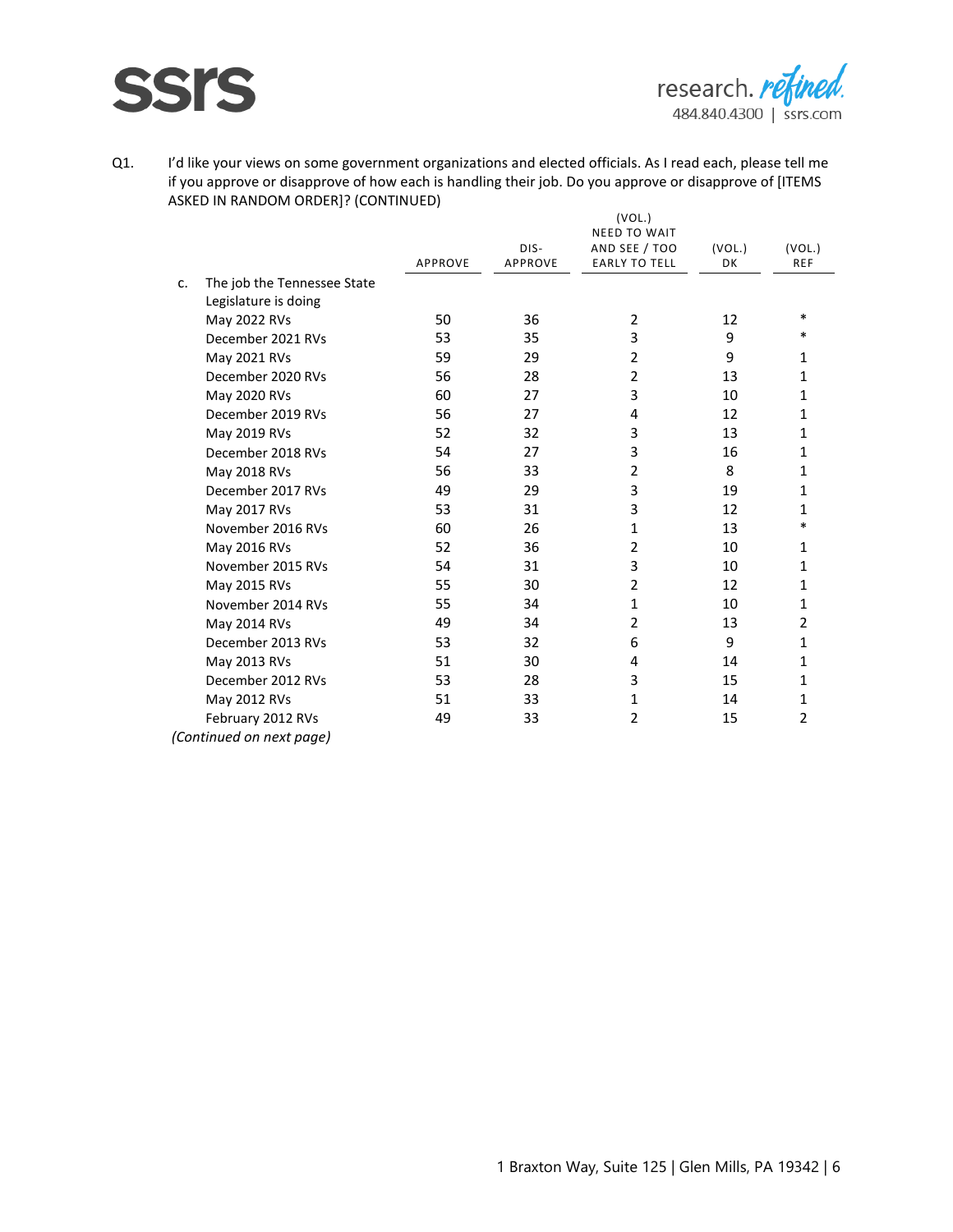

|    |                              |                |                | (VOL.)               |                |                |
|----|------------------------------|----------------|----------------|----------------------|----------------|----------------|
|    |                              |                |                | <b>NEED TO WAIT</b>  |                |                |
|    |                              |                | DIS-           | AND SEE / TOO        | (VOL.)         | (VOL.)         |
|    |                              | <b>APPROVE</b> | <b>APPROVE</b> | <b>EARLY TO TELL</b> | DK             | <b>REF</b>     |
| d. | The job Bill Lee is doing as |                |                |                      |                |                |
|    | Governor                     |                |                |                      |                |                |
|    | May 2022 RVs                 | 56             | 36             | $\overline{2}$       | 6              | $\ast$         |
|    | December 2021 RVs            | 55             | 38             | $\mathbf{1}$         | 5              | $\ast$         |
|    | May 2021 RVs                 | 65             | 29             | $\mathbf{1}$         | 4              | $\ast$         |
|    | December 2020 RVs            | 57             | 34             | 1                    | $\overline{7}$ | 1              |
|    | May 2020 RVs                 | 64             | 27             | 3                    | 5              | $\ast$         |
|    | December 2019 RVs            | 62             | 19             | 6                    | 11             | $\mathbf{1}$   |
|    | May 2019 RVs                 | 61             | 23             | 8                    | 9              | $\ast$         |
|    | Haslam Trends:               |                |                |                      |                |                |
|    | December 2018 RVs            | 61             | 25             | 3                    | 10             | $\mathbf{1}$   |
|    | October 2018 RVs             | 63             | 23             | 5                    | 8              | $\ast$         |
|    | May 2018 RVs                 | 66             | 26             | $\mathbf{1}$         | $\overline{7}$ | $\ast$         |
|    | December 2017 RVs            | 63             | 24             | $\overline{2}$       | 11             | 1              |
|    | May 2017 RVs                 | 61             | 29             | $\mathbf{1}$         | 8              | $\ast$         |
|    | November 2016 RVs            | 68             | 21             | 1                    | 10             | $\ast$         |
|    | May 2016 RVs                 | 63             | 28             | $\overline{2}$       | 6              | 1              |
|    | November 2015 RVs            | 65             | 25             | 3                    | 6              | 1              |
|    | May 2015 RVs                 | 67             | 21             | $\overline{2}$       | 10             | $\ast$         |
|    | November 2014 RVs            | 70             | 23             | $\mathbf{1}$         | 5              | $\mathbf{1}$   |
|    | May 2014 RVs                 | 58             | 31             | $\overline{2}$       | 9              | $\overline{2}$ |
|    | December 2013 RVs            | 61             | 27             | 4                    | $\overline{7}$ | $\mathbf{1}$   |
|    | May 2013 RVs                 | 63             | 23             | $\overline{2}$       | 11             | 1              |
|    | December 2012 RVs            | 68             | 19             | $\overline{2}$       | 9              | 1              |
|    | May 2012 RVs                 | 64             | 22             | $\overline{2}$       | 10             | 1              |
|    | February 2012 RVs            | 61             | 21             | 3                    | 13             | 1              |
|    | (Continued on next page)     |                |                |                      |                |                |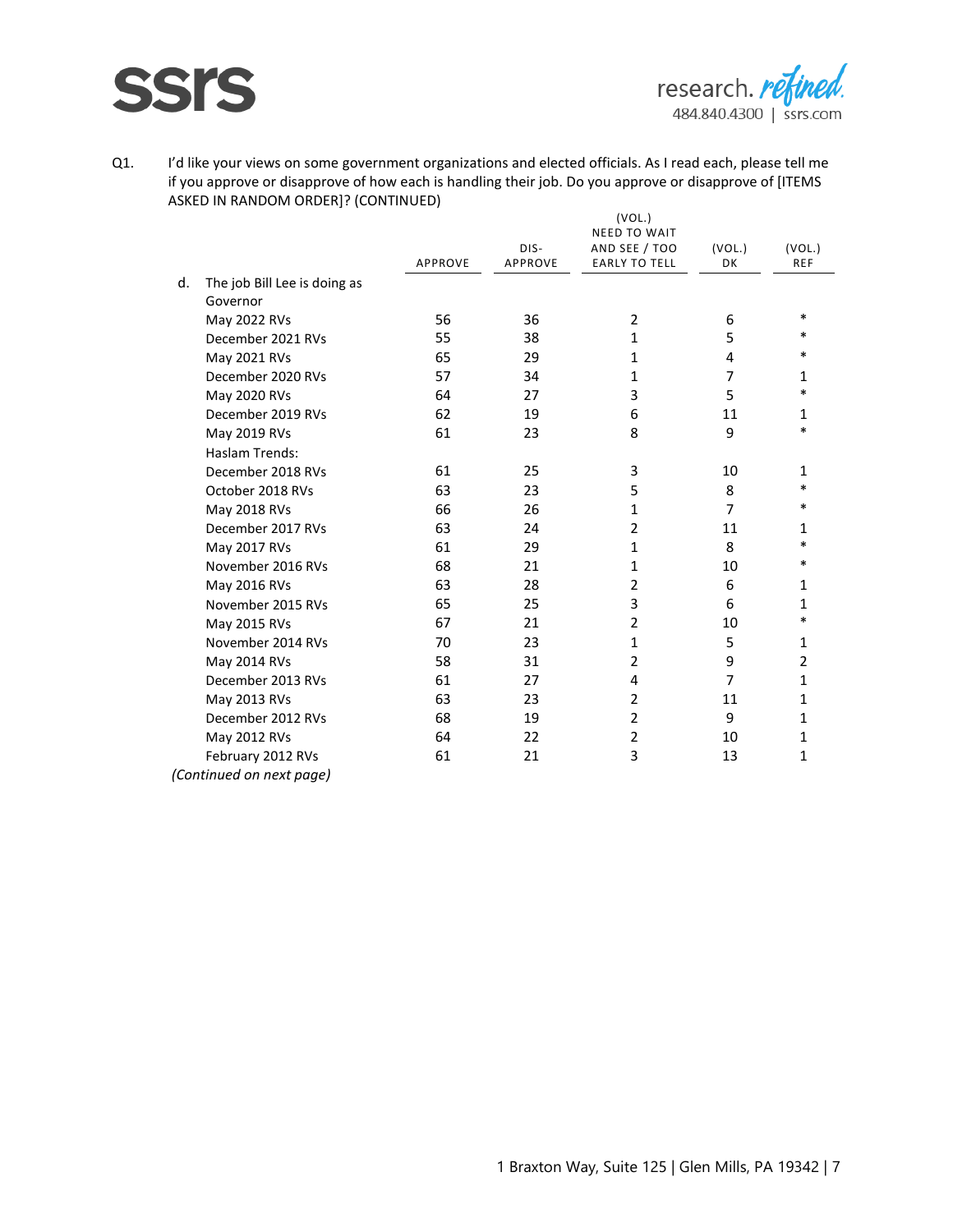

|    |                                |         |                 | (VOL.)                                |                |                        |
|----|--------------------------------|---------|-----------------|---------------------------------------|----------------|------------------------|
|    |                                |         |                 | <b>NEED TO WAIT</b>                   |                |                        |
|    |                                | APPROVE | DIS-<br>APPROVE | AND SEE / TOO<br><b>EARLY TO TELL</b> | (VOL.)<br>DK   | (VOL.)<br><b>REF</b>   |
| e. | The job Marsha Blackburn is    |         |                 |                                       |                |                        |
|    | doing as U.S. Senator          |         |                 |                                       |                |                        |
|    | May 2022 RVs                   | 47      | 42              | $\mathbf{1}$                          | 10             | $\ast$                 |
|    | December 2021 RVs              | 48      | 40              | $\overline{2}$                        | 10             | $\ast$                 |
|    | May 2021 RVs                   | 50      | 40              | $\mathbf{1}$                          | 8              | $\ast$                 |
|    | December 2020 RVs              | 49      | 40              | $\mathbf{1}$                          | 9              | $\mathbf{1}$           |
|    | May 2020 RVs                   | 47      | 41              | $\overline{2}$                        | 9              | $\mathbf{1}$           |
|    | December 2019 RVs              | 44      | 40              | 4                                     | 11             | $\ast$                 |
|    | May 2019 RVs                   | 45      | 42              | 4                                     | 9              | $\ast$                 |
|    | <b>Bob Corker Trends:</b>      |         |                 |                                       |                |                        |
|    | December 2018 RVs              | 45      | 38              | $\overline{2}$                        | 14             | $\mathbf{1}$           |
|    | May 2018 RVs                   | 49      | 43              | 1                                     | $\overline{7}$ | $\mathbf{1}$           |
|    | December 2017 RVs              | 47      | 39              | $\overline{2}$                        | 12             | $\mathbf{1}$           |
|    |                                | 52      | 32              | 3                                     | 12             | $\mathbf{1}$           |
|    | May 2017 RVs                   | 60      | 24              | $\mathbf{1}$                          | 14             | $\ast$                 |
|    | November 2016 RVs              |         |                 | $\overline{2}$                        |                | $\mathbf{1}$           |
|    | May 2016 RVs                   | 48      | 35              |                                       | 15             |                        |
|    | November 2015 RVs              | 51      | 34              | 3                                     | 11             | $\mathbf{1}$           |
|    | May 2015 RVs                   | 53      | 32              | $\overline{2}$                        | 13             | $\mathbf{1}$           |
|    | November 2014 RVs              | 52      | 31              | $\overline{2}$                        | 13             | $\overline{2}$         |
|    | May 2014 RVs                   | 49      | 32              | 3                                     | 15             | $\mathbf{1}$<br>$\ast$ |
|    | December 2013 RVs              | 52      | 33              | 5                                     | 9              |                        |
|    | May 2013 RVs                   | 55      | 30              | $\mathbf{1}$                          | 13             | $\mathbf{1}$           |
|    | December 2012 RVs              | 59      | 23              | $\overline{2}$                        | 14             | $\mathbf{1}$           |
|    | May 2012 RVs                   | 52      | 31              | $\mathbf{1}$                          | 16             | $\mathbf{1}$           |
| f. | The job Bill Haggerty is doing |         |                 |                                       |                |                        |
|    | as U.S. Senator                |         |                 |                                       |                |                        |
|    | May 2022 RVs                   | 46      | 31              | 3                                     | 19             | $\ast$                 |
|    | December 2021 RVs              | 47      | 32              | 3                                     | 18             | $\mathbf{1}$           |
|    | May 2021 RVs                   | 49      | 32              | 4                                     | 15             | $\mathbf{1}$           |
|    | December 2020 RVs*7            | 50      | 22              | 12                                    | 14             | $\mathbf{1}$           |
|    | *Asked of a half sample.       |         |                 |                                       |                |                        |

<sup>7</sup> Item wording: The job Bill Haggerty is doing as Senator-elect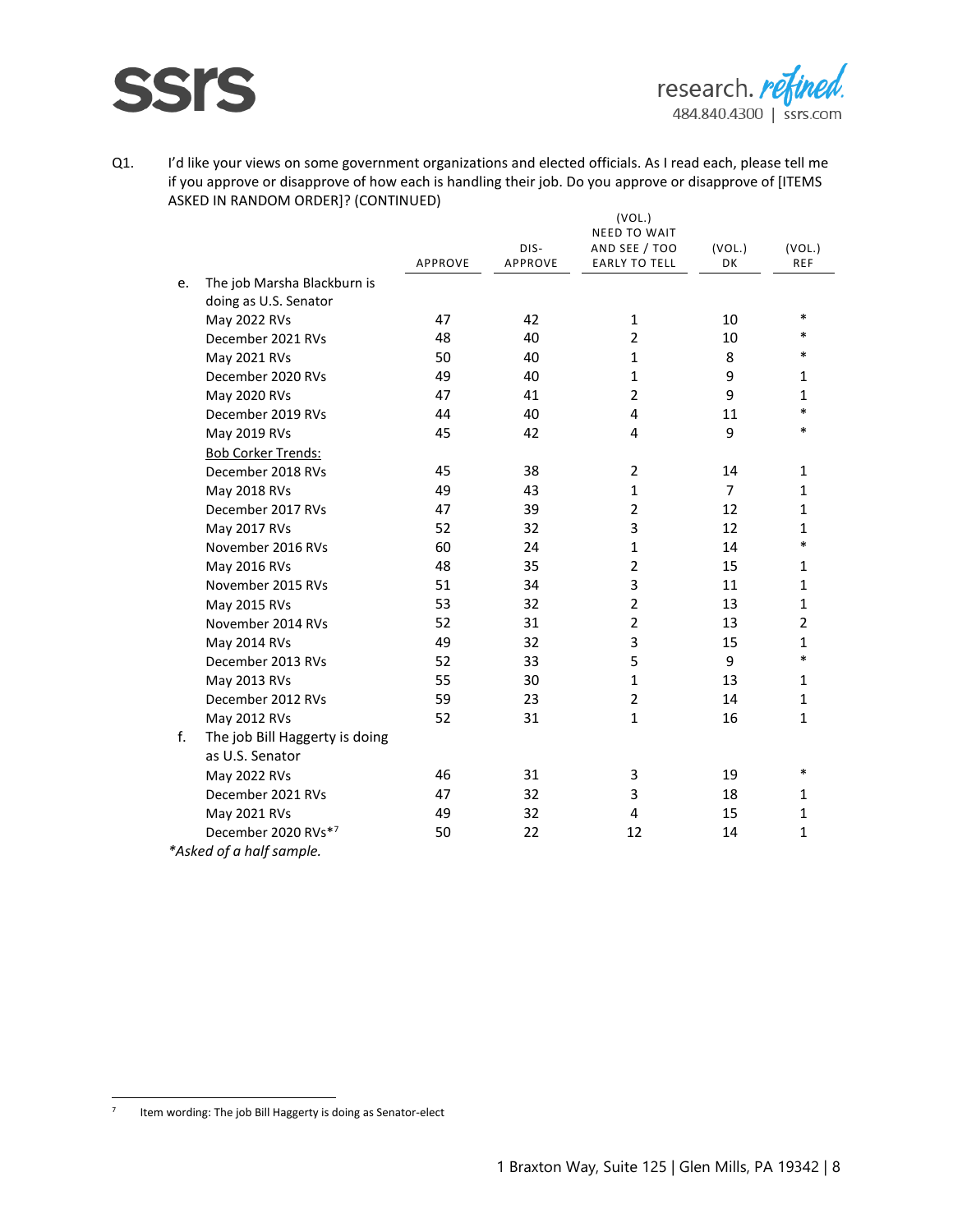

Q2. When it comes to the most pressing issues facing the state today, in general, would you say Tennesseans are: [OPTIONS READ IN ORDER FOR HALF/IN REVERSE ORDER FOR HALF]

|                          | <b>MOSTLY</b><br>UNITED | SOME-<br><b>WHAT</b><br>UNITED | SOME-<br><b>WHAT</b><br><b>DIVIDED</b> | <b>MOSTLY</b><br><b>DIVIDED</b> | (VOL.)<br>DK                                                                                                                                                                                                                                       | (VOL.)<br><b>REF</b>                                                                                                       | (N)       |
|--------------------------|-------------------------|--------------------------------|----------------------------------------|---------------------------------|----------------------------------------------------------------------------------------------------------------------------------------------------------------------------------------------------------------------------------------------------|----------------------------------------------------------------------------------------------------------------------------|-----------|
| May 2022 RVs*            |                         | <br>19                         |                                        | 25                              | <b><i>A CONTRACTOR COMPANY AND RESERVED AT \$200 PERCENT AND RESERVED AT \$200 PERCENT AND RESERVED AT \$200 PERCENT AND RESERVED AT \$300 PERCENT AND RESERVED AT \$300 PERCENT AND \$300 PERCENT AND RESERVED AT \$300 PERCENT AND \$300</i></b> | <b>CARD AND RESIDENTS OF A REPORT OF A STATE OF A REPORT OF A REPORT OF A REPORT OF A REPORT OF A REPORT OF A REP</b><br>∗ | <br>(505) |
| Dec 2021 RVs*            | フフ                      |                                | 31                                     | 24                              |                                                                                                                                                                                                                                                    | ∗                                                                                                                          | (500)     |
| May 2021 RVs*            | 19                      | 24                             | 34                                     |                                 |                                                                                                                                                                                                                                                    |                                                                                                                            | (512)     |
| *Asked of a half sample. |                         |                                |                                        |                                 |                                                                                                                                                                                                                                                    |                                                                                                                            |           |

Q3. When it comes to the most pressing issues facing the country today, in general, would you say Americans are: [OPTIONS READ IN ORDER FOR HALF/IN REVERSE ORDER FOR HALF]

|                          | MOSTLY<br>JNITFD              | SOME-<br><b>WHAT</b><br>IJNITFD | SOME-<br>WHAT<br>NIVIDED     | MOSTLY<br>DIVIDED            | VOL.)<br>DK                    | VOL.)<br>REF                | 'N       |
|--------------------------|-------------------------------|---------------------------------|------------------------------|------------------------------|--------------------------------|-----------------------------|----------|
| May 2022 RVs*            | ----------------------------- | -----------------------------   | ---------------------------- | ---------------------------- | ,,,,,,,,,,,,,,,,,,,,,,,,,,,,,, | --------------------------- | <br>'495 |
| Dec 2021 RVs*            |                               |                                 | 30                           | 64                           | ∗                              |                             | 502      |
| May 2021 RVs*            |                               |                                 | 26                           |                              |                                | *                           | .488     |
| *Asked of a half sample. |                               |                                 |                              |                              |                                |                             |          |

Q3x. There is a lot of discussion about polarization in the country today. There are different reasons offered for polarization. Which of the following do you think is **most** responsible? [OPTIONS READ IN RANDOM ORDER]

|              |                                           | POLITI-        |                |                  |                                           |                  |                                |                                       |
|--------------|-------------------------------------------|----------------|----------------|------------------|-------------------------------------------|------------------|--------------------------------|---------------------------------------|
|              |                                           | <b>CIANS</b>   |                |                  | <b>VOTERS</b>                             |                  |                                |                                       |
|              |                                           | BELONG-        |                |                  | BELONG-                                   |                  |                                |                                       |
|              |                                           | ING TO         |                |                  | ING TO                                    |                  |                                |                                       |
|              |                                           | <b>THE</b>     |                |                  | <b>THE</b>                                |                  |                                |                                       |
|              |                                           | DEMO-          |                |                  | DEMO-                                     |                  |                                |                                       |
|              |                                           | CRATIC         |                |                  | CRATIC                                    |                  |                                |                                       |
|              |                                           | AND            |                |                  | AND                                       |                  |                                |                                       |
|              |                                           | REPUB-         |                |                  | REPUB-                                    | RELI-            |                                |                                       |
|              | SOCIAL                                    | LICAN          | JOUR-          | POLITICAL        | LICAN                                     | GIOUS            | (VOL.)                         | (VOL.)                                |
|              | <b>MEDIA</b><br>------------------------- | <b>PARTIES</b> | <b>NALISTS</b> | <b>ACTIVISTS</b> | <b>PARTIES</b><br>----------------------- | <b>ACTIVISTS</b> | DK<br>------------------------ | <b>REF</b><br>----------------------- |
| May 2022 RVs | 36                                        | 23             | 17             | ь                |                                           |                  | ь                              |                                       |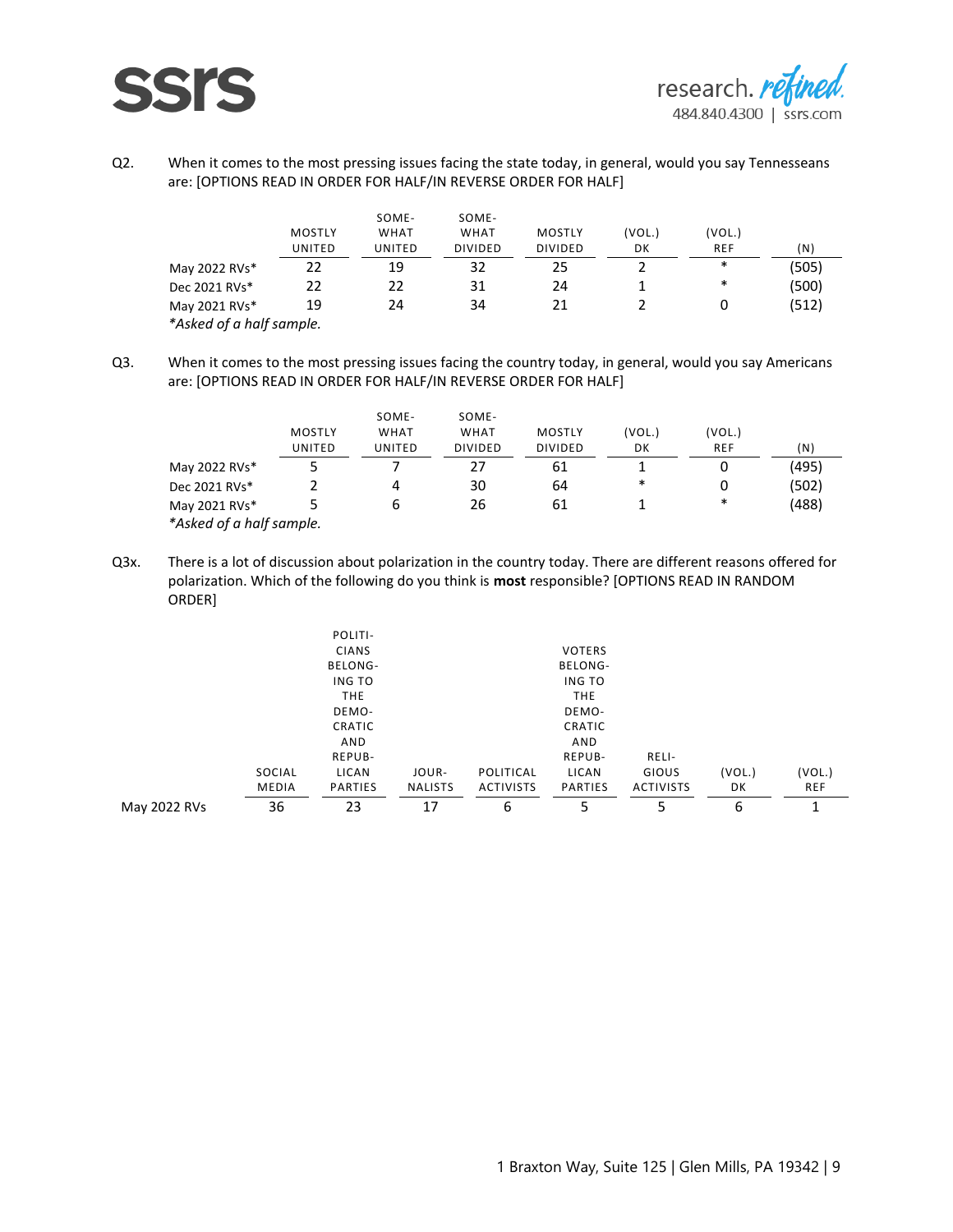### **SSI**



Q4. Which of the following do you think should be the top priority of the Tennessee state government? [RANDOMIZE: (Health care), (Guns), (Immigration), (The economy and jobs, excluding inflation), (Education), (Infrastructure, such as roads, bridges, or public transportation), (the COVID-19 pandemic), (Inflation),] or something else?

|              |        |        |       |       |        |      | COVID- |                         |              |        |        |
|--------------|--------|--------|-------|-------|--------|------|--------|-------------------------|--------------|--------|--------|
|              |        |        |       | IMMI- | INFRA- |      | 19     |                         |              |        |        |
|              | ECON-  | HEALTH | EDUCA | GRA-  | STRUC- |      | PAN-   | INFLA-                  |              | (VOL.) | (VOL.) |
|              | OMY    | CARE   | -TION | TION  | TURE   | GUNS | DEMIC  | TION                    | <b>OTHER</b> | DK     | REF    |
| May 2022 RVs | <br>16 |        | 22    |       | 14     | 4    |        | -----------------<br>19 |              |        |        |

#### TRENDS FOR COMPARISON

|                | ECON-<br>OMY | HEALTH<br>CARE | EDUCA-<br><b>TION</b> | IMMI-<br>GRA-<br><b>TION</b> | INFRA-<br>STRUC-<br><b>TURE</b> | GUNS | COVID-<br><b>19 PAN-</b><br><b>DEMIC</b> | <b>OTHER</b> | (VOL.<br>DK | (VOL.)<br><b>REF</b> |
|----------------|--------------|----------------|-----------------------|------------------------------|---------------------------------|------|------------------------------------------|--------------|-------------|----------------------|
| Dec 2021 RVs   | 29           | 13             | 20                    | q                            | 10                              |      |                                          |              |             | ∗                    |
| May 2021 RVs** | 28           | 10             | 15                    | 10                           | 10                              | 4    | 16                                       |              |             | ∗                    |
| Dec 2020 RVs*  | 28           | a              | 13                    |                              |                                 |      |                                          |              |             | ∗                    |

*Question wording: Which of the following do you think should be the top priority of the Tennessee state government? [RANDOMIZE: (Health care), (Guns), (Immigration), (The economy, including jobs), (Education), (Infrastructure, such as roads, bridges, or public transportation), (the COVID-19 pandemic),] or something else? \*Asked of a half sample.*

*\*\*Asked of a half sample (n=502).*

|               |                               |                                 |                                      | IMMI-                                 | INFRA-                         |      |                                 |                              |                               |
|---------------|-------------------------------|---------------------------------|--------------------------------------|---------------------------------------|--------------------------------|------|---------------------------------|------------------------------|-------------------------------|
|               | ECON-                         | <b>HEALTH</b>                   | EDUCA-                               | GRA-                                  | STRUC-                         |      |                                 | (VOL.)                       | (VOL.                         |
|               | OMY<br>---------------------- | CARE<br>----------------------- | <b>TION</b><br>--------------------- | <b>TION</b><br>---------------------- | TURE<br>---------------------- | GUNS | OTHER<br>---------------------- | DK<br>---------------------- | REF<br>---------------------- |
| May 2020 RVs* | 34                            | /h                              |                                      |                                       |                                |      |                                 |                              |                               |
| Dec 2019 RVs  | 16                            | 24                              | 28                                   | ь                                     | 16                             | h    |                                 |                              |                               |
| May 2019 RVs  |                               | 25                              | 25                                   | 10                                    | 17                             |      |                                 |                              |                               |
| Dec 2018 RVs* | 16                            | 30                              |                                      |                                       | 15                             |      |                                 |                              |                               |
| May 2018 RVs  |                               |                                 |                                      |                                       | 18                             |      |                                 |                              |                               |

*Question wording: Which of the following do you think should be the TOP priority of the Tennessee state government? [RANDOMIZE: (Health care), (Guns), (Immigration), (The economy, including jobs), (Education), (Infrastructure, such as roads, bridges, or public transportation),] or something else? \*Asked of a half sample.*

|              |                               |               |                                       | IMMI-                          |                                 |                               |              |                                     |                                      |
|--------------|-------------------------------|---------------|---------------------------------------|--------------------------------|---------------------------------|-------------------------------|--------------|-------------------------------------|--------------------------------------|
|              | ECON-                         | <b>HEALTH</b> | EDUCA-                                | GRA-                           |                                 |                               |              |                                     | (VOL.                                |
|              | OMY<br>---------------------- | CARE          | <b>TION</b><br>---------------------- | TION<br>---------------------- | GUNS<br>----------------------- | GAP<br>---------------------- | <b>OTHER</b> | (VOL.) DK<br>---------------------- | <b>REF</b><br>---------------------- |
| Dec 2017 RVs | 29                            | 28            |                                       | b                              |                                 |                               |              |                                     | ∗                                    |
| May 2017 RVs | 30                            | 30            |                                       | h                              |                                 | b                             |              |                                     |                                      |
| Nov 2016 RVs | 36                            | 24            |                                       | ь                              |                                 |                               |              |                                     | ∗                                    |
| May 2016 RVs |                               | 18            | 29                                    |                                |                                 |                               |              | ∗                                   | ∗                                    |
| Nov 2015 RVs |                               |               |                                       |                                |                                 |                               |              |                                     | ∗                                    |

*Question wording: Which of the following do you think should be the TOP priority of the Tennessee state government? [RANDOMIZE: (Health care), (Guns), (Immigration), (The economy, including jobs), (Education), (The gap between the rich and everyone else)] or something else?*

*(Trends continued on next page)*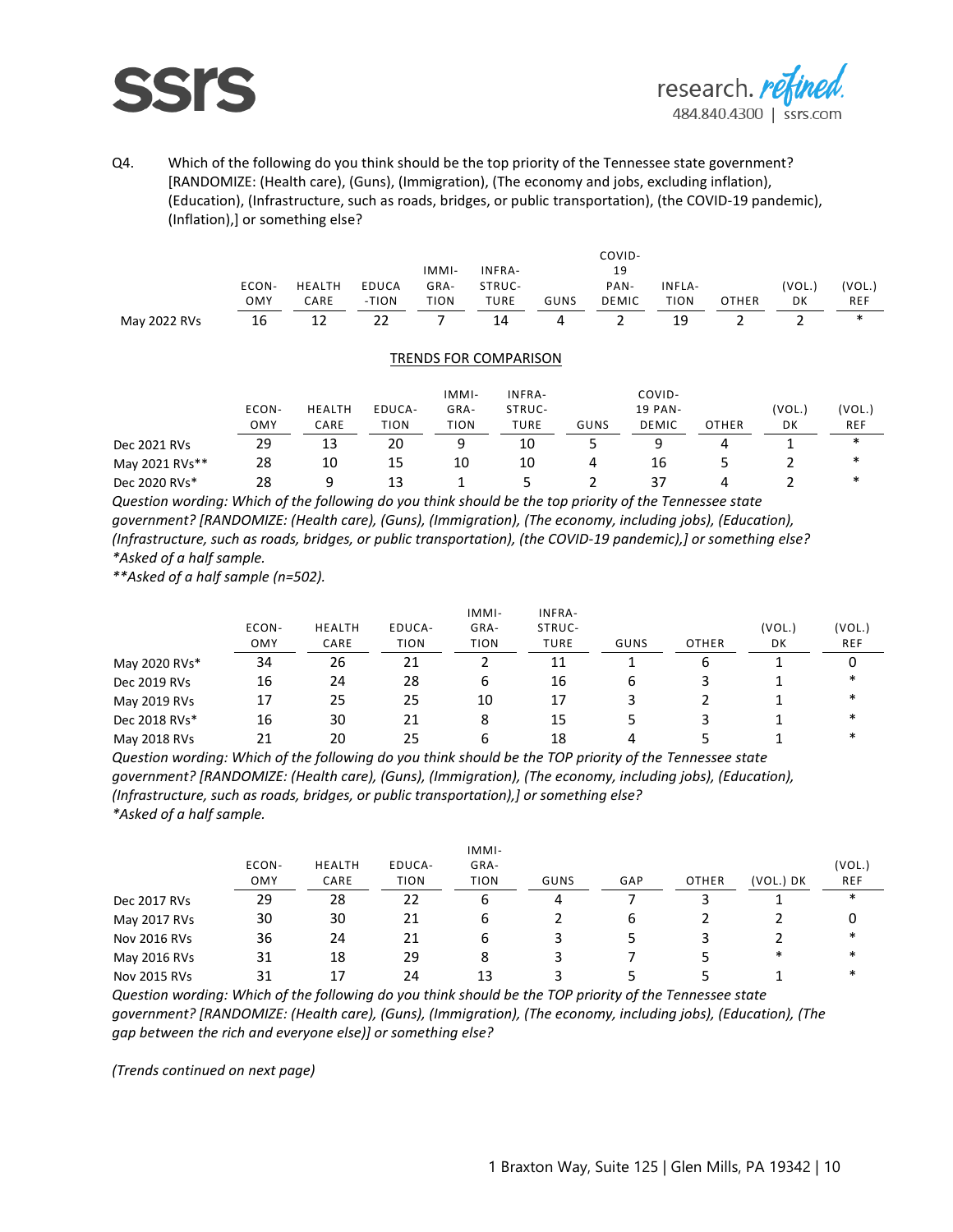

#### Q4. Which of the following do you think should be the top priority of the Tennessee state government? (CONTINUED)

#### TRENDS FOR COMPARISON

|               |                               |                                |                               | IMMI-                         |          |                                 |                                |               |                      |
|---------------|-------------------------------|--------------------------------|-------------------------------|-------------------------------|----------|---------------------------------|--------------------------------|---------------|----------------------|
|               | ECON-                         | <b>HEALTH</b>                  | EDUCA-                        | GRA-                          |          | SOCIAL                          |                                |               | (VOL.)               |
|               | OMY<br>---------------------- | CARE<br>---------------------- | TION<br>--------------------- | TION<br>--------------------- | GUNS<br> | ISSUES<br>--------------------- | OTHER<br>--------------------- | (VOL.) DK<br> | <b>REF</b><br>------ |
| May 2013 RVs* | 50                            | 15                             | 18                            | ь                             |          | 4                               |                                |               | ∗                    |
| Dec 2012 RVs  | 60                            | 10                             | 18                            |                               |          | 4                               |                                |               | ж                    |

*Question wording: Which of the following do you think should be the TOP priority of the Tennessee state government? [RANDOMIZE: (Health care), (Guns), (Immigration), (The economy, including jobs), (Education), (Social issues like abortion and gay rights),] or something else? \*Asked of a half sample.*

ECONOMY HEALTH CARE EDUCA-TION IMMIGRA-TION GUNS OTHER (VOL.) DK (VOL.) REF May 2015 RVs 44 19 24 7 3 2 1 \* Nov 2014 RVs 40 20 27 6 2 4 \* 1 May 2014 RVs 48 18 27 3 1 2 1 \*<br>Per 2013 RVs 48 17 28 2 2 2 2 1 \* Dec 2013 RVs 48 17 28 2 2 2 1 \* May 2012 RVs 60 12 21 4 \* 1 \* 1

*Question wording: Which of the following do you think should be the TOP priority of the Tennessee state government? [RANDOMIZE: (Health care), (Guns), (Immigration), (The economy, including jobs), (Education),] or something else?*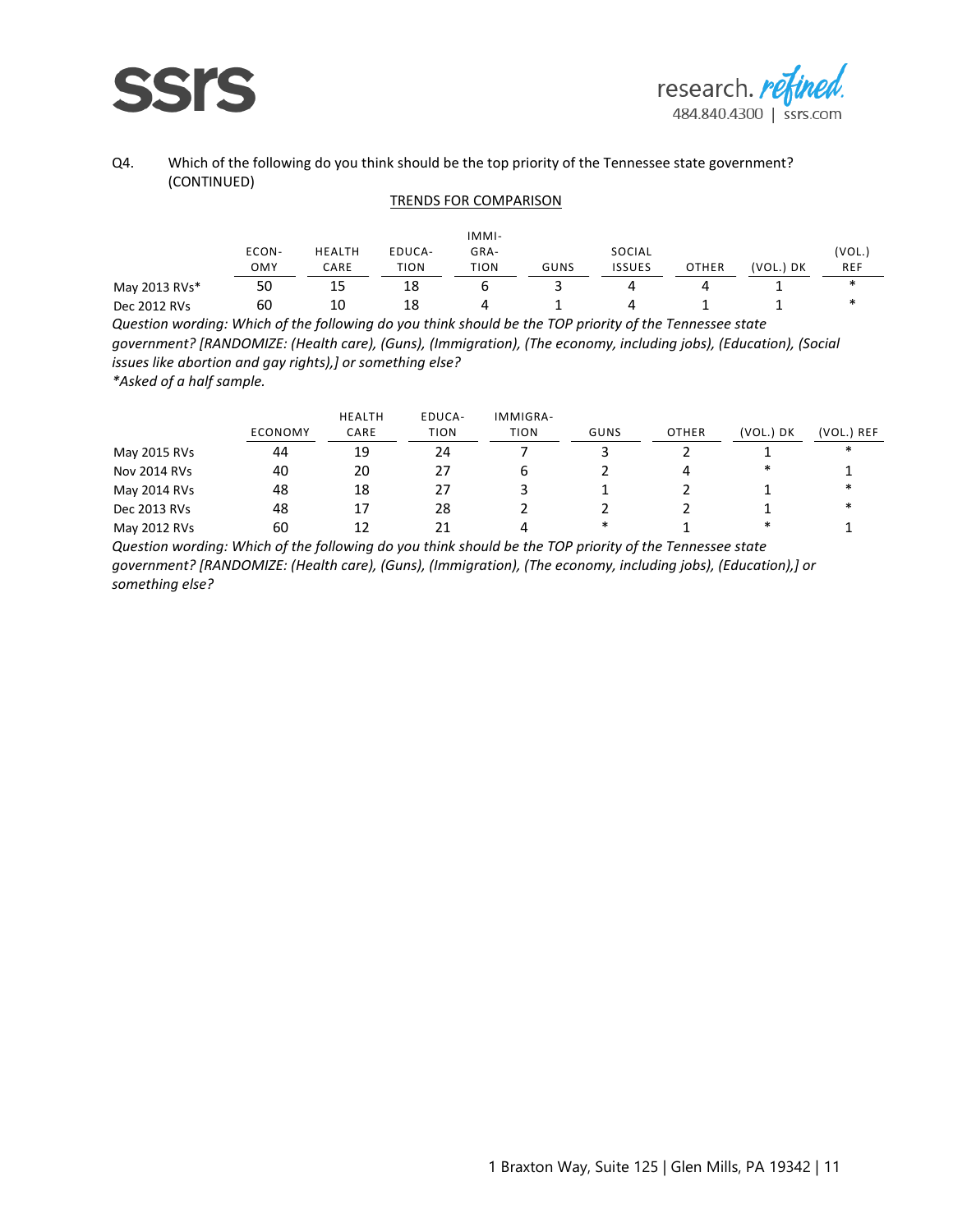



ECONUS. How would you rate the condition of the United States economy these days? Is it: [OPTIONS READ IN ORDER FOR HALF / IN REVERSE ORDER FOR HALF]

|                     | VERY<br>GOOD | <b>FAIRLY</b><br>GOOD | <b>FAIRLY</b><br><b>BAD</b> | VERY<br><b>BAD</b> | (VOL.)<br>DK | (VOL.)<br><b>REF</b> |         |
|---------------------|--------------|-----------------------|-----------------------------|--------------------|--------------|----------------------|---------|
|                     |              |                       |                             |                    |              |                      | (N)     |
| May 2022 RVs*       | 3            | 24                    | 39                          | 34                 | 1            | *                    | (490)   |
| Dec 2021 RVs*       | 4            | 31                    | 35                          | 29                 | $\ast$       | $\ast$               | (501)   |
| May 2021 RVs        | 4            | 43                    | 36                          | 15                 | 2            | *                    | (1,000) |
| Dec 2020 RVs        | 12           | 41                    | 28                          | 17                 | 1            | 0                    | (1,007) |
| May 2020 RVs        | 5            | 30                    | 37                          | 27                 | 1            | 0                    | (1,000) |
| Dec 2019 RVs*       | 35           | 46                    | 14                          | 5                  | $\ast$       | 0                    | (494)   |
| May 2019 RVs*       | 32           | 51                    | 10                          | 6                  | 1            | $\ast$               | (498)   |
| Dec 2018 RVs*       | 27           | 51                    | 13                          | 8                  | 1            | 0                    | (501)   |
| May 2018 RVs*       | 21           | 56                    | 15                          | 8                  | *            | $\ast$               | (691)   |
| Dec 2017 RVs*       | 12           | 54                    | 22                          | 10                 | 1            | *                    | (507)   |
| May 2017 RVs        | 7            | 62                    | 21                          | 7                  | 3            | $\ast$               | (1,004) |
| <b>Nov 2016 RVs</b> | 5            | 45                    | 29                          | 18                 | 2            | $\ast$               | (1,005) |
| May 2016 RVs        | 4            | 45                    | 30                          | 21                 | $\ast$       | $\ast$               | (1,001) |
| Nov 2015 RVs        | 4            | 40                    | 35                          | 20                 | $\ast$       | *                    | (1,013) |
| May 2015 RVs        | 4            | 44                    | 31                          | 21                 | *            | *                    | (1,001) |
| Nov 2014 RVs        | 3            | 36                    | 36                          | 23                 | 1            | 1                    | (989)   |
| May 2014 RVs*       | 3            | 29                    | 37                          | 31                 | 1            | *                    | (573)   |
| Dec 2013 RVs*       | 1            | 31                    | 37                          | 31                 | *            | 0                    | (431)   |
| May 2013 RVs*       | 1            | 30                    | 37                          | 30                 | 1            | *                    | (453)   |
| Dec 2012 RVs*       | 2            | 31                    | 35                          | 30                 | 0            | 1                    | (467)   |
| May 2012 RVs        | 1            | 22                    | 39                          | 37                 | 1            | 1                    | (826)   |
| Feb 2012 RVs        | 3            | 21                    | 36                          | 38                 | 1            | 1                    | (1,508) |
| $\cdots$            |              |                       |                             |                    |              |                      |         |

*\*Asked of a half sample.*

*\*Asked of a half sample.*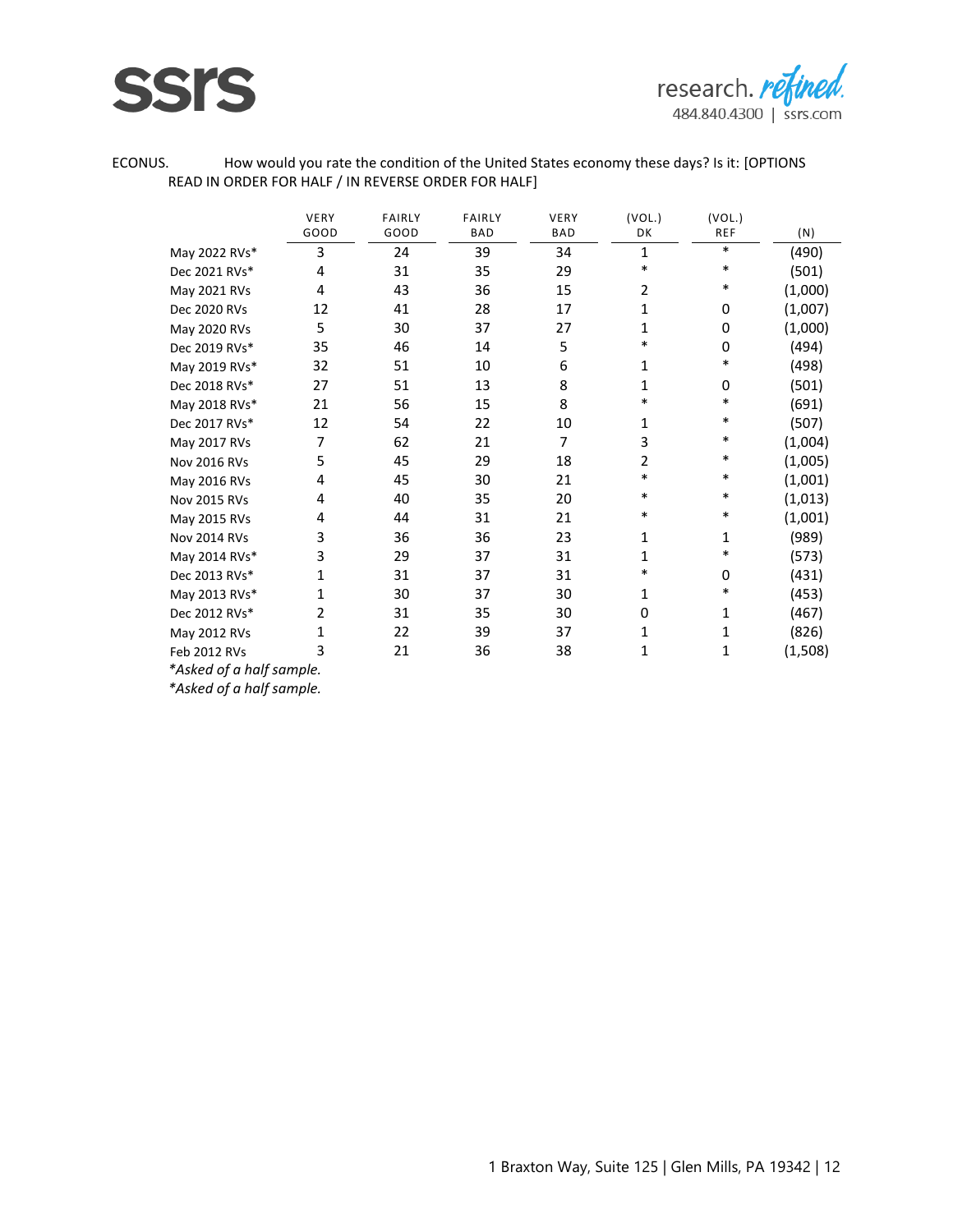



ECONTN. How would you rate the condition of the Tennessee state economy these days? Is it: [OPTIONS READ IN ORDER FOR HALF / IN REVERSE ORDER FOR HALF]

|                          | VERY           | <b>FAIRLY</b> | <b>FAIRLY</b> | VERY       | (VOL.)         | (VOL.)     |         |
|--------------------------|----------------|---------------|---------------|------------|----------------|------------|---------|
|                          | GOOD           | GOOD          | <b>BAD</b>    | <b>BAD</b> | DK             | <b>REF</b> | (N)     |
| May 2022 RVs*            | 12             | 52            | 24            | 10         | 2              | *          | (510)   |
| Dec 2021 RVs*            | 10             | 58            | 23            | 8          | 2              | *          | (501)   |
| May 2021 RVs             | 13             | 61            | 19            | 5          | 1              | 0          | (1,000) |
| Dec 2020 RVs             | 12             | 55            | 22            | 10         | $\overline{2}$ | 0          | (1,007) |
| May 2020 RVs             | 6              | 45            | 35            | 13         | 1              | *          | (1,000) |
| Dec 2019 RVs*            | 21             | 63            | 11            | 3          | 2              | 0          | (506)   |
| May 2019 RVs*            | 21             | 61            | 12            | 4          | $\overline{2}$ | 1          | (502)   |
| Dec 2018 RVs*            | 21             | 61            | 12            | 4          | 2              | *          | (495)   |
| May 2018 RVs*            | 16             | 64            | 14            | 4          | 1              | *          | (709)   |
| Dec 2017 RVs*            | 14             | 57            | 20            | 7          | $\overline{2}$ | *          | (506)   |
| May 2017 RVs             | 12             | 61            | 19            | 6          | $\overline{2}$ | *          | (1,004) |
| <b>Nov 2016 RVs</b>      | 9              | 57            | 24            | 9          | $\overline{2}$ | *          | (1,005) |
| May 2016 RVs             | 7              | 60            | 22            | 9          | $\mathbf 1$    | $\ast$     | (1,001) |
| Nov 2015 RVs             | 6              | 55            | 28            | 10         | 1              | *          | (1,013) |
| May 2015 RVs             | 7              | 60            | 23            | 8          | 1              | *          | (1,001) |
| Nov 2014 RVs*            | 8              | 56            | 24            | 10         | $\overline{2}$ | *          | (530)   |
| May 2014 RVs*            | 4              | 56            | 28            | 9          | $\overline{2}$ | 1          | (672)   |
| Dec 2013 RVs*            | 4              | 62            | 24            | 9          | $\mathbf 1$    | 0          | (429)   |
| May 2013 RV*             | 5              | 47            | 33            | 12         | 2              | 1          | (410)   |
| Dec 2012 RVs*            | 3              | 50            | 30            | 13         | 3              | $\ast$     | (426)   |
| May 2012 RVs             | $\overline{2}$ | 42            | 34            | 19         | 1              | 1          | (826)   |
| *Asked of a half sample. |                |               |               |            |                |            |         |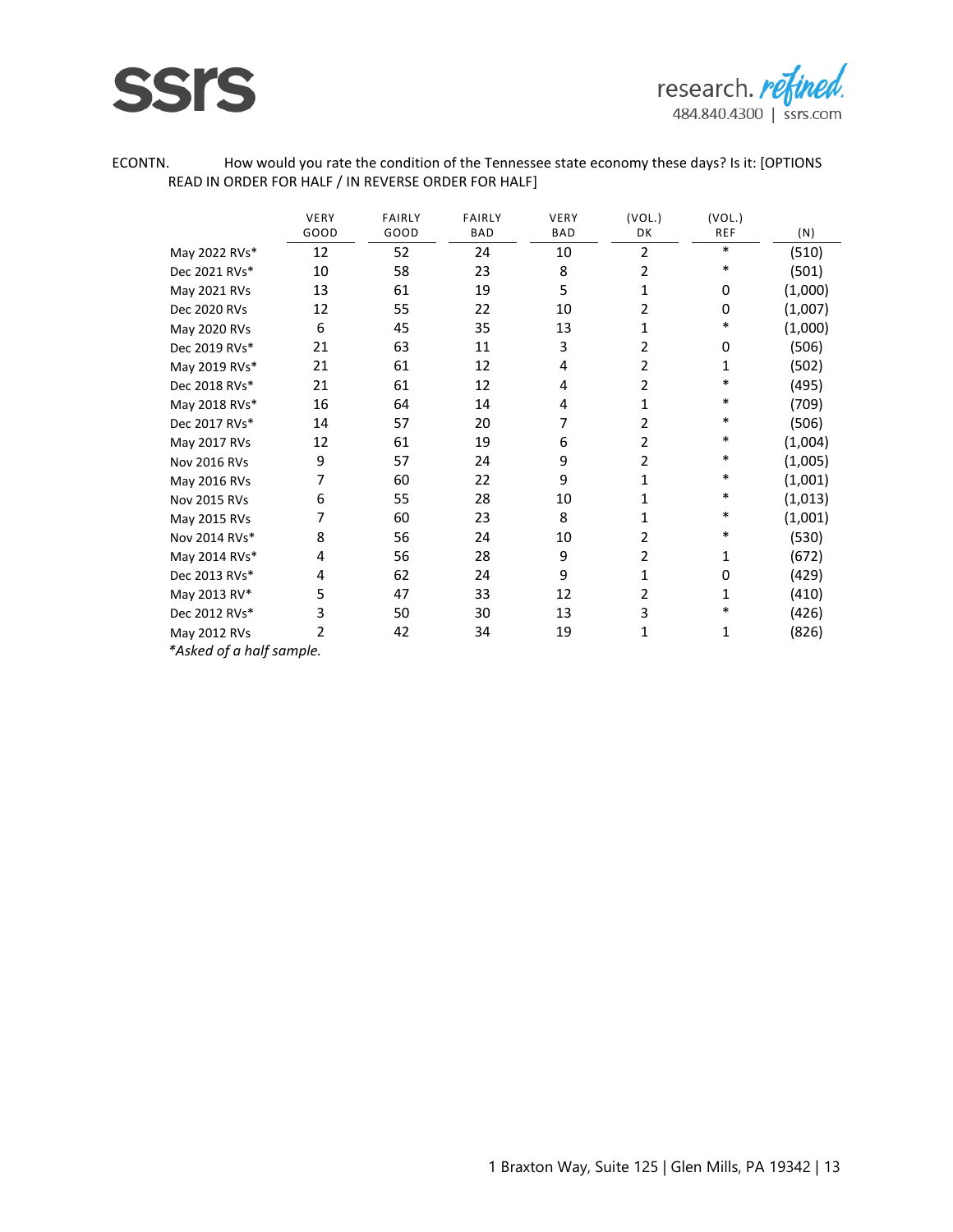

Q7. Which of the following comes closest to your view, even if neither is exactly right? [READ AND ROTATE OPTIONS] (I would prefer my elected officials work with members of the other political party even if it means they have to compromise on some of their values and priorities) ...OR... (I would prefer my elected officials pursue their own values and priorities even if it means they are unwilling to work with members of the other political party). [OPTIONS READ IN ORDER FOR HALF / IN REVERSE ORDER FOR HALF]

|                  | <b>WORK WITH</b>   | <b>PURSUE OWN</b> |           |            |         |
|------------------|--------------------|-------------------|-----------|------------|---------|
|                  | <b>MEMBERS OF</b>  | <b>VALUES AND</b> |           |            |         |
|                  | <b>OTHER PARTY</b> | <b>PRIORITIES</b> | (VOL.) DK | (VOL.) REF | (N)     |
| May 2022 RVs*    | 65                 | 31                | 3         |            | (508)   |
| Dec 2021 RVs*    | 67                 | 29                | 3         |            | (498)   |
| Dec 2017 RVs^    | 76                 | 19                |           |            | (1,013) |
| May 2017 RVs^    | 73                 | 23                |           |            | (1,004) |
| Nov 2016 RVs^    | 71                 | 25                |           | *          | (1,005) |
| May 2016 RVs^    | 71                 | 25                |           |            | (1,001) |
| Nov 2015 RVs^    | 70                 | 26                |           |            | (1,013) |
| May 2015 RVs^    | 70                 | 26                |           |            | (1,001) |
| Nov 2014 RVs* ^  | 77                 | 19                |           |            | (477)   |
| Dec 2013 RVs^    | 74                 | 22                |           | ∗          | (860)   |
| Dec 2012 RVs^ ^^ | 74                 | 21                |           |            | (893)   |
|                  |                    |                   |           |            |         |

*\*Asked of a half sample.*

*^Question wording asked about "legislators" rather than "elected officials". ^^December 2012: the phrase "opposing political party" was used in place of "other political party."*

Q8. Which of the following comes closest to your view, even if none is exactly right? [OPTIONS READ IN ORDER FOR HALF / IN REVERSE ORDER FOR HALF]

|                          | DEMO-            | DEMO-             |                | REPUBLI-          | <b>REPUBLI-</b> |        |            |       |
|--------------------------|------------------|-------------------|----------------|-------------------|-----------------|--------|------------|-------|
|                          | <b>CRATS ARE</b> | CRATS             |                | CANS              | CANS ARE        |        |            |       |
|                          | A DANGER         | HAVE              |                | HAVE              | A DANGER        |        |            |       |
|                          | TO OUR           | MISTAKEN          |                | MISTAKEN          | TO OUR          |        |            |       |
|                          | <b>COUNTRY</b>   | <b>IDEAS, BUT</b> |                | <b>IDEAS, BUT</b> | COUNTRY         |        |            |       |
|                          | AND MUST         | THEY ARE          | <b>BOTH</b>    | THEY ARE          | AND MUST        |        |            |       |
|                          | BE               | NOT A             | <b>PARTIES</b> | NOT A             | BE              |        |            |       |
|                          | <b>DEFEATED</b>  | DANGER            | HAVE           | DANGER            | <b>DEFEATED</b> |        |            |       |
|                          | AT ANY           | TO OUR            | MISTAKEN       | TO OUR            | AT ANY          | (VOL.) |            |       |
|                          | COST             | <b>COUNTRY</b>    | <b>IDEAS</b>   | <b>COUNTRY</b>    | COST            | DK     | (VOL.) REF | (N)   |
| May 2022 RVs*            | 25               | 6                 | 44             | 5                 | 16              | 3      |            | (492) |
| Dec 2021 RVs*            | 34               | 6                 | 38             | 4                 | 15              | 3      | 1          | (504) |
| *Asked of a half sample. |                  |                   |                |                   |                 |        |            |       |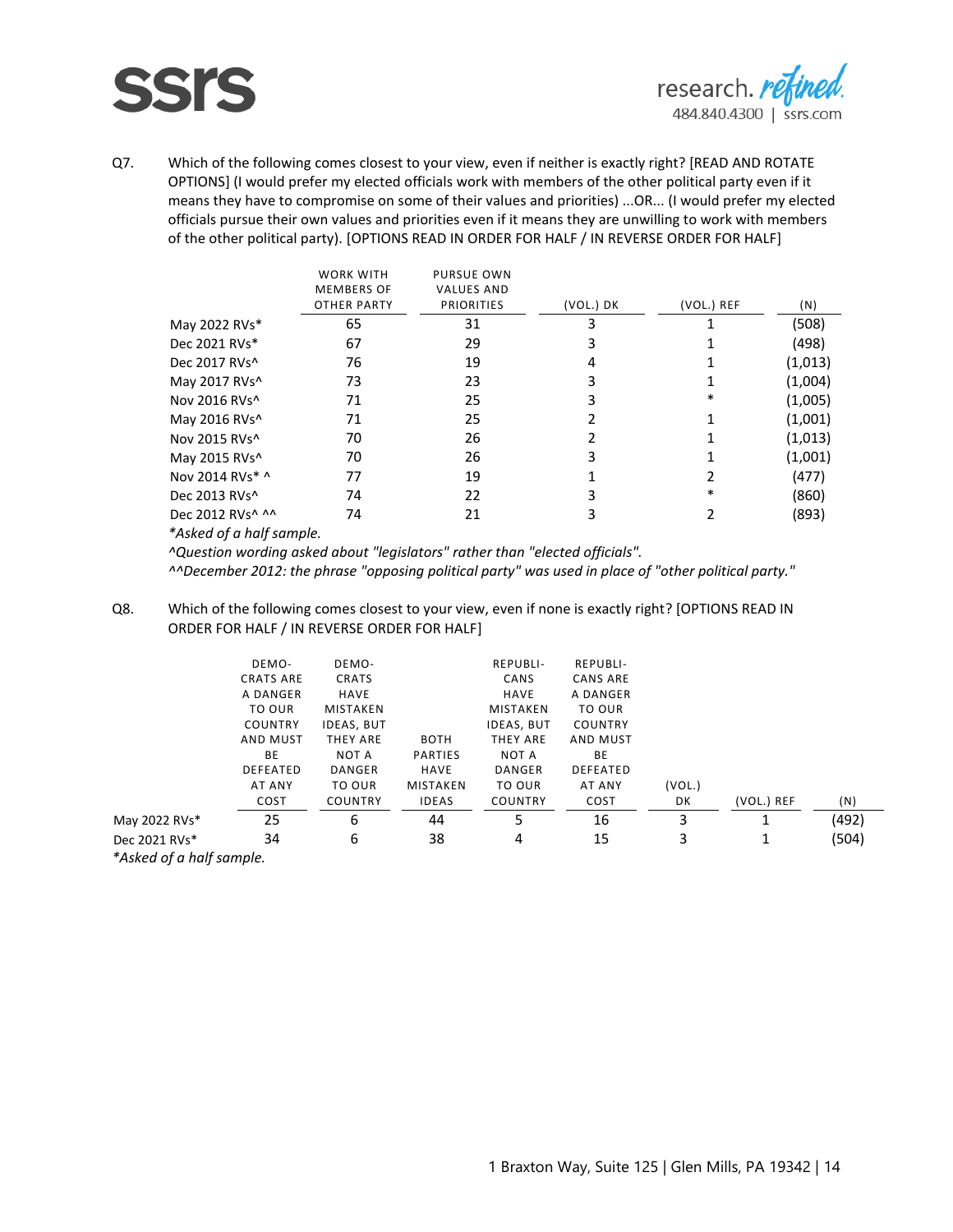

Q9. Do you agree or disagree with the following statement? Joe Biden won the 2020 presidential general election.

|                          | AGREE | <b>DISAGREE</b> | VOL.) DK<br><b>CONTRACTOR</b> | 'VOL.) REF | 'N)   |
|--------------------------|-------|-----------------|-------------------------------|------------|-------|
| May 2022 RVs             |       |                 |                               | ж          | 1,000 |
| Dec 2021 RVs*            |       |                 |                               |            | 481'  |
| *Asked of a half sample. |       |                 |                               |            |       |

Q10. Thinking about the 2022 general election for governor in Tennessee, if the election were held today:

| May 2022 RVs |                    | 20        |              | -      | ∗          |
|--------------|--------------------|-----------|--------------|--------|------------|
|              | ELECT BILL LEE     | CANDIDATE | FOR GOVERNOR | DK     | (VOL.) REF |
|              | <b>VOTE TO RE-</b> | ANOTHER   | PLAN TO VOTE | 'VOL.) |            |
|              | WOULD YOU          | VOTE FOR  | DO YOU NOT   |        |            |
|              |                    | WOULD YOU |              |        |            |
|              |                    |           |              |        |            |

Q11. Thinking about the 2022 midterm elections for U.S. House, if the election were held today, which party's candidate would you vote for in your Congressional district? [FIRST TWO OPTIONS READ IN ORDER FOR HALF / IN REVERSE ORDER FOR HALF]

|              |                                        |            |                 | (VOL.)          |                                  |                                     |
|--------------|----------------------------------------|------------|-----------------|-----------------|----------------------------------|-------------------------------------|
|              |                                        |            |                 | WOULD           |                                  |                                     |
|              | <b>THE</b>                             | <b>THE</b> | DO YOU NOT      | <b>VOTE FOR</b> |                                  |                                     |
|              | DEMOCRATIC                             | REPUBLICAN | PLAN TO         | SOME OTHER      |                                  |                                     |
|              | PARTY'S                                | PARTY'S    | <b>VOTE FOR</b> | PARTY'S         | (VOL.)                           | (VOL.)                              |
|              | CANDIDATE                              | CANDIDATE  | U.S. HOUSE      | CANDIDATE       | DK                               | <b>REF</b>                          |
| May 2022 RVs | --------------------------------<br>34 |            | h               |                 | -------------------------------- | ------------------------------<br>∗ |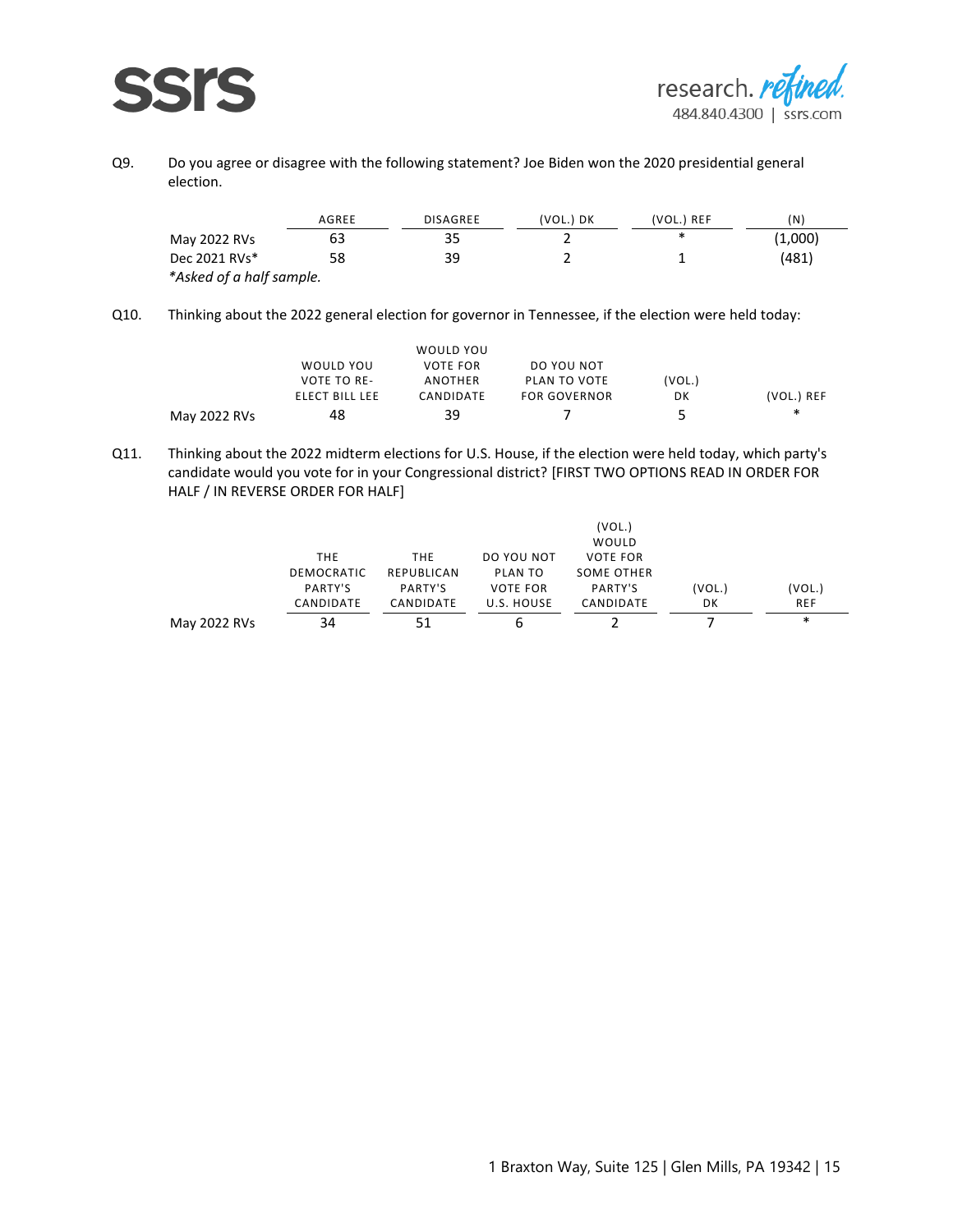



[READ TO ALL:] Now thinking about the 2024 presidential election...

#### [ORDER OF Q12 AND Q13 WERE ROTATED]

#### Q12. Would you like to see Donald Trump run for U.S. president in 2024, or not?

|                          | <b>YES</b> | NΟ | (VOL.) DK | (VOL.) REF | N)    |
|--------------------------|------------|----|-----------|------------|-------|
| May 2022 RVs             |            |    |           |            | .000' |
| Dec 2021 RVs*            |            |    |           |            | 24 ک  |
| *Asked of a half sample. |            |    |           |            |       |

### Q13. Would you like to see Joe Biden run for re-election for U.S. president in 2024, or not?

|                       | $\sim$ $ -$<br>--<br>____ | NC.<br>------ | DK<br>ັບ – | <b>REF</b><br>--- |
|-----------------------|---------------------------|---------------|------------|-------------------|
| May<br>R<br>.<br>---- | --<br>__                  |               |            |                   |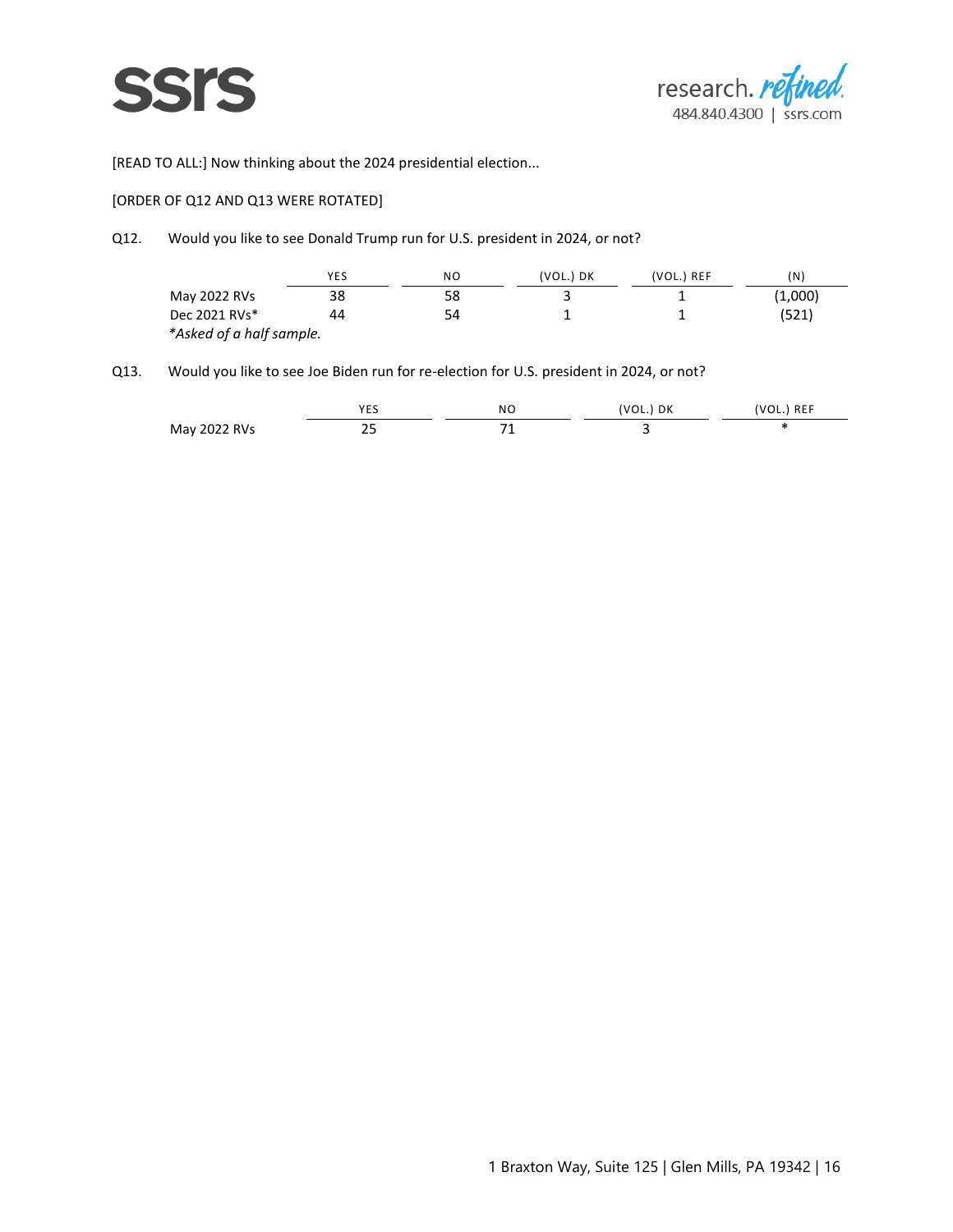

[READ TO ALL:] Next are some questions about the coronavirus pandemic, also known as COVID-19.

Q14. How worried, if at all, are you that you will contract the coronavirus? [OPTIONS READ IN ORDER FOR HALF / IN REVERSE ORDER FOR HALF]

|              |                |             |         |         | OR HAVE |     |        |
|--------------|----------------|-------------|---------|---------|---------|-----|--------|
|              |                |             |         |         | YOU     |     |        |
|              |                | SOME-       |         | NOT     | ALREADY |     |        |
|              | <b>VERY</b>    | <b>WHAT</b> | NOT TOO | WORRIED | HAD     | UL. | VUL.   |
|              | <b>WORRIFD</b> | WORRIFD     | W/      | ALL     | VID-19، | DK  | REF    |
| May 2022 RVs |                | - 4         |         |         |         | ∗   | ∗      |
| Dec 2021 RVs |                |             |         |         | ) Д     | ∗   | $\ast$ |

#### TRENDS FOR COMPARISON

|              |                                 | SOME-                          |                                 | NOT                     |                                |                              |                               |                              |
|--------------|---------------------------------|--------------------------------|---------------------------------|-------------------------|--------------------------------|------------------------------|-------------------------------|------------------------------|
|              | <b>VERY</b>                     | WHAT                           | TOO<br>NΩ                       | WOR-                    | ALREADY                        |                              |                               |                              |
|              | WOR-                            | WOR-                           | WOR-                            | RIED AT                 | HAP-                           |                              |                               |                              |
|              | RIED<br>----------------------- | RIED<br>---------------------- | RIED<br>----------------------- | ----------------------- | ENED<br>---------------------- | DΚ<br>---------------------- | REF<br>---------------------- | 'N<br>---------------------- |
| May 2021 RVs |                                 | 14                             |                                 | 78                      |                                | *                            |                               |                              |
| Dec 2020 RVs |                                 | 34                             |                                 | าว                      |                                | *                            |                               |                              |
| Mav          |                                 |                                | ,.                              | າ ຯ                     |                                |                              |                               |                              |

*Question wording: How worried, if at all, are you that you or someone in your family will contract the coronavirus? [OPTIONS READ IN ORDER FOR HALF / IN REVERSE ORDER FOR HALF]*

*\*Asked of a half sample.*

*^May 2020: Response options were read in order.*

Q15. Have you already gotten the COVID-19 vaccine, do you plan to get it but have not gotten one yet, or do you not plan to get it?

|               | <b>HAVE ALREADY</b><br><b>GOTTEN ONE</b> | PLAN TO GET<br>ONE           | DO NOT PLAN TO<br><b>GET ONE</b> | (VOL.)<br>DK | VOL.<br><b>REF</b> |
|---------------|------------------------------------------|------------------------------|----------------------------------|--------------|--------------------|
| May 2022 RVs  | -----------------------------------      | <b>CONTRACTOR</b> CONTRACTOR | 14                               | ∗            |                    |
| Dec 2021 RVs  |                                          |                              | 14                               |              |                    |
| May 2021 RVs^ |                                          |                              |                                  |              |                    |

*^Question wording: Have you already gotten at least one dose of a COVID-19 vaccine, do you plan to get it but have not gotten one yet, or do you not plan to get it?*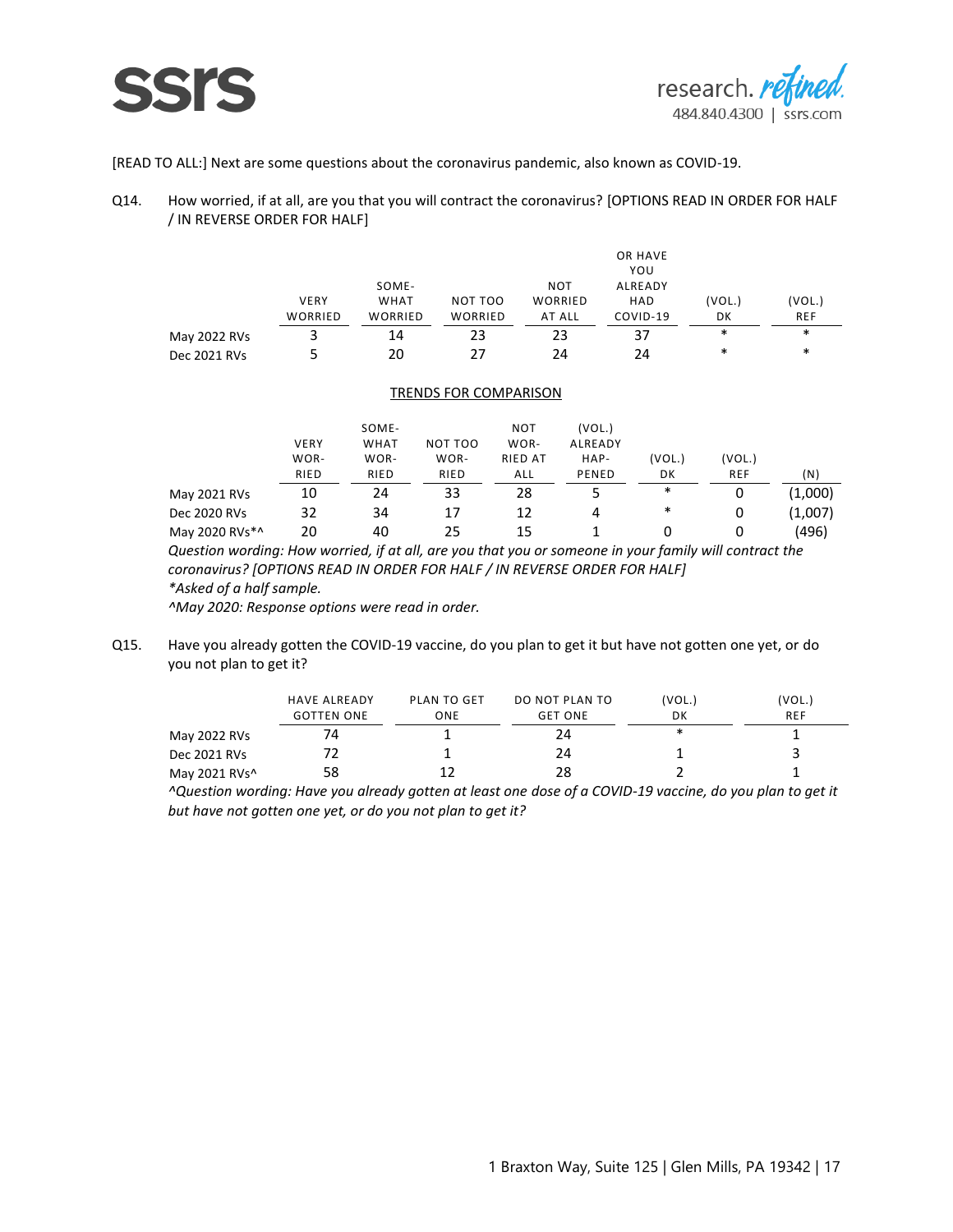



[READ TO ALL:] On a different topic...

Q16. Thinking about the criminal justice system in the **United States**, would you say it needs: [OPTIONS READ IN ORDER FOR HALF / IN REVERSE ORDER FOR HALF]

|                          | COMPLETE                        | <b>MAJOR</b> | <b>MINOR</b> | N <sub>O</sub>               | (VOL.) | 'VOL.) |     |
|--------------------------|---------------------------------|--------------|--------------|------------------------------|--------|--------|-----|
|                          | OVERHAUL                        | CHANGES      | CHANGES      | CHANGES                      | DK     | REF    | (N) |
| May 2022 RVs*            | ------------------------------- | 39           |              | ---------------------------- |        |        |     |
| *Asked of a half sample. |                                 |              |              |                              |        |        |     |

Q17. Thinking about the criminal justice system in **Tennessee**, would you say it needs: [OPTIONS READ IN ORDER FOR HALF / IN REVERSE ORDER FOR HALF]

|                          | A            |             |                                         |                                       |        |         |         |
|--------------------------|--------------|-------------|-----------------------------------------|---------------------------------------|--------|---------|---------|
|                          | COMPLETE     | MAJOR       | <b>MINOR</b>                            | NO                                    | (VOL.) | VOL.)   |         |
|                          | OVERHAUL<br> | CHANGES<br> | CHANGES<br>---------------------------- | CHANGES<br>-------------------------- | DK<br> | REF<br> | (N)<br> |
| May 2022 RVs*            |              | 34          |                                         |                                       |        | ∗       | (487    |
| *Asked of a half sample. |              |             |                                         |                                       |        |         |         |

#### [ORDER OF Q18/Q18B AND Q19 WERE ROTATED]

A

Q18. Do you support or oppose the death penalty for persons convicted of murder? [THEN PROBE: Do you (support/oppose) strongly or somewhat?] [OPTIONS ROTATED IN ORDER FOR HALF / IN REVERSE ORDER FOR HALF]

|                          | STRONGLY<br>SUPPORT | SOME-<br><b>WHAT</b><br>SUPPORT | SOME-<br>WHAT<br>OPPOSE | STRONGLY<br>OPPOSE | 'VOL.<br>DK | VOL.)<br>REF | (N |
|--------------------------|---------------------|---------------------------------|-------------------------|--------------------|-------------|--------------|----|
| May 2022 RVs*            |                     |                                 |                         | 14                 |             |              |    |
| *Asked of a half sample. |                     |                                 |                         |                    |             |              |    |

Q18B. If you could choose between the following two approaches, which do you think is the better punishment for those convicted of murder? [OPTIONS READ IN ORDER FOR HALF / IN REVERSE ORDER FOR HALF]

|                          | THE DEATH PENALTY | LIFE IMPRISONMENT,<br>WITH ABSOLUTELY<br>NO POSSIBILITY OF<br><b>PAROLE</b> | (VOL.)<br>DK | (VOL.)<br><b>REF</b> | (N)        |
|--------------------------|-------------------|-----------------------------------------------------------------------------|--------------|----------------------|------------|
| May 2022 RVs*            | 37                | 53                                                                          | 8            |                      | (508)      |
| *Asked of a half sample. |                   |                                                                             |              |                      |            |
|                          |                   | <b>TRENDS FOR COMPARISON</b>                                                |              |                      |            |
|                          |                   | LIFE IMPRISONMENT,<br>WITH ABSOLUTELY                                       |              |                      |            |
|                          |                   | <b>NO POSSIBILITY OF</b>                                                    | (VOL.)       |                      | (VOL.)     |
| <b>Total adults</b>      | THE DEATH PENALTY | PAROLE                                                                      | DK           |                      | <b>REF</b> |
| June 2011                | 55                | 35                                                                          | 8            |                      |            |

*Question wording: If you could choose between the following two approaches, which do you think is the better punishment for murder: the death penalty or life imprisonment, with absolutely no possibility of parole?*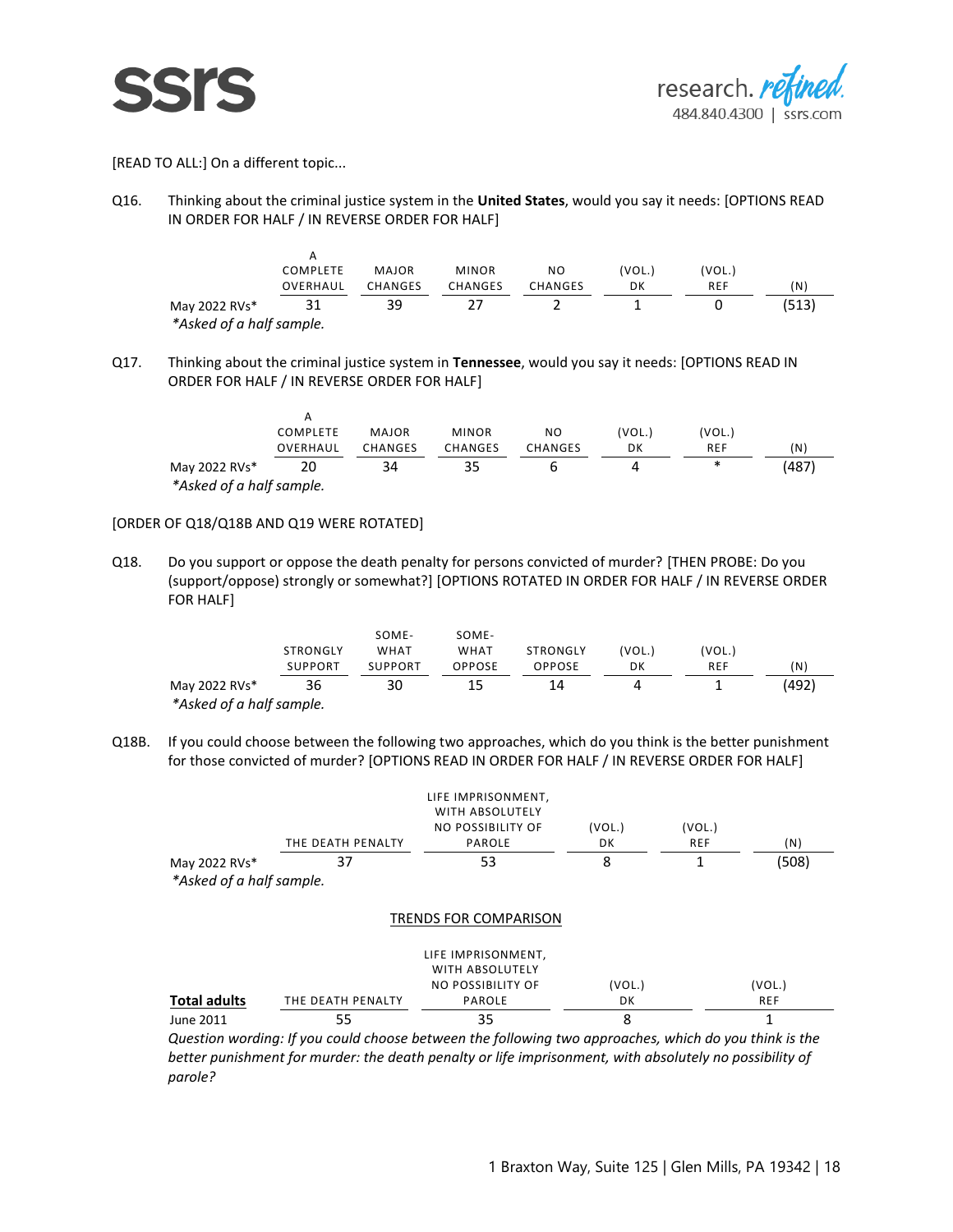



Q19. In general, would you support, neither support nor oppose, or oppose the use of taxpayer dollars for rehabilitation programs for people convicted of crimes, such as for mental health or drug treatment services?

|              |         | <b>NEITHER</b>     |              |        |             |
|--------------|---------|--------------------|--------------|--------|-------------|
|              |         | <b>SUPPORT NOR</b> |              | 'VOL.  | 'VOL.       |
|              | SUPPORT | )PPOSE             | OPPOSE       | DK     | <b>REF</b>  |
| May 2022 RVs | -       |                    | ------<br>16 | ------ | ÷<br>$\sim$ |

[READ TO ALL:] Next, we'd like to get your views on some issues about public education that are being discussed today.

Q20. In general, how important to you and your family is having access to a good quality K-12 public school education? [OPTIONS READ IN ORDER]

|              | VFRY<br><b>IMPORTANT</b> | SOMEWHAT<br><b>IMPORTANT</b> | NOT TOO<br>IMPORTANT | NOT AT ALL<br><b>IMPORTANT</b> | 'VOL.<br>DK              | 'VOL.<br><b>REF</b> |
|--------------|--------------------------|------------------------------|----------------------|--------------------------------|--------------------------|---------------------|
| May 2022 RVs |                          |                              |                      |                                | $\overline{\phantom{a}}$ | ж                   |
| Dec 2021 RVs | 84                       |                              |                      |                                |                          | ж                   |

Q21. Thinking about education in Tennessee... what grade would you give the performance of public preschools, kindergartens, and elementary schools in your school district? [OPTIONS READ IN ORDER]

|                              | Α.                             |                        | J.                           | <b>BELOW</b>                   |                                          |                              |                               |    |
|------------------------------|--------------------------------|------------------------|------------------------------|--------------------------------|------------------------------------------|------------------------------|-------------------------------|----|
|                              | -×CEL-                         | в                      | AVER-                        | AVER-                          |                                          | VOL.                         | VOL.                          |    |
|                              | LE NT<br>--------------------- | ---------------------- | AGE<br>--------------------- | AGE"<br>---------------------- | <b>FAILING</b><br>---------------------- | DK<br>---------------------- | REF<br>---------------------- | 'N |
| May 2022 RVs*                |                                |                        |                              |                                |                                          |                              |                               |    |
| Dec 2021 RVs*                |                                |                        |                              |                                |                                          |                              | ∗                             |    |
| of a third sample.<br>*Asked |                                |                        |                              |                                |                                          |                              |                               |    |

Q22. Thinking about education in Tennessee... What grade would you give the performance of public middle schools in your school district? [OPTIONS READ IN ORDER]

|                           | A                             |                               |                             | <b>BELOW</b>                  |                                 |                            |                                    |     |
|---------------------------|-------------------------------|-------------------------------|-----------------------------|-------------------------------|---------------------------------|----------------------------|------------------------------------|-----|
|                           | EXCEL-                        | В.                            | AVER-                       | AVER-                         |                                 | (VOL.)                     | (VOL.)                             |     |
|                           | LE NT<br>-------------------- | GOOD<br>--------------------- | AGE<br>-------------------- | AGE"<br>--------------------- | FAILING<br>-------------------- | DK<br>-------------------- | <b>REF</b><br>-------------------- | í N |
| May 2022 RVs              | 14                            | ᄼ                             | 35                          | 15                            |                                 |                            |                                    |     |
| Dec 2021 RVs*             |                               | 29                            | 29                          | 16                            |                                 |                            | ∗                                  | 337 |
| *Asked of a third sample. |                               |                               |                             |                               |                                 |                            |                                    |     |

Q23. Thinking about education in Tennessee... What grade would you give the performance of public high schools in your school district? [OPTIONS READ IN ORDER]

|                           |                               |                 |                               | D            |                                         |        |                                      |         |
|---------------------------|-------------------------------|-----------------|-------------------------------|--------------|-----------------------------------------|--------|--------------------------------------|---------|
|                           | $\mathsf{A}$                  |                 |                               | <b>BELOW</b> |                                         |        |                                      |         |
|                           | EXCEL-                        | В.              | AVER-                         | AVER-        |                                         | (VOL.) | (VOL.)                               |         |
|                           | LENT<br>--------------------- | GOOD<br><b></b> | AGE<br>---------------------- | AGE"<br>     | <b>FAILING</b><br>--------------------- | DK<br> | <b>REF</b><br>---------------------- | (N)<br> |
| May 2022 RVs              |                               |                 | 33                            |              |                                         |        |                                      |         |
| Dec 2021 RVs*             | 16                            |                 | 28                            | 14           |                                         | h      |                                      |         |
| *Asked of a third sample. |                               |                 |                               |              |                                         |        |                                      |         |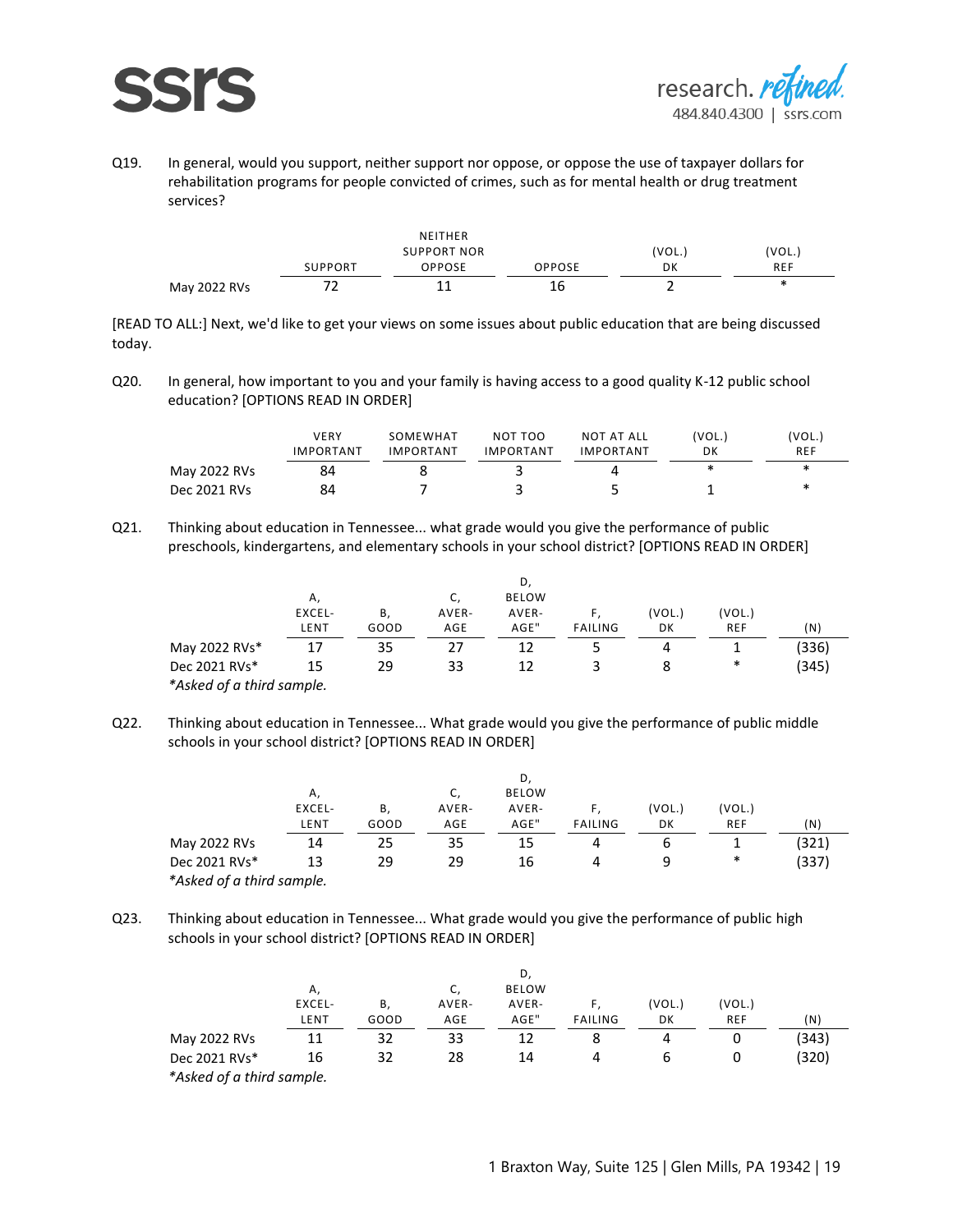

#### Q24. Who do you think should make most of the decisions about public education in the state?

| May 2022 RVs<br>$\mathcal{R}$ and $\mathcal{R}$ and $\mathcal{R}$ and $\mathcal{R}$ is a second in the set of $\mathcal{R}$ |                | 59           |           |      |      | 517 |
|-----------------------------------------------------------------------------------------------------------------------------|----------------|--------------|-----------|------|------|-----|
|                                                                                                                             | EDUCATION      | <b>BOARD</b> | SCHOOL    | DK   | REF  | (N  |
|                                                                                                                             | <b>MENT OF</b> | SCHOOL       | OF THE    | VOL. | VOL. |     |
|                                                                                                                             | DEPART-        | THE LOCAL    | PRINCIPAL |      |      |     |
|                                                                                                                             | TENNESSEE      |              | THE LOCAL |      |      |     |
|                                                                                                                             | <b>THE</b>     |              |           |      |      |     |

*\*Asked of a half sample.*

Q25. Who do you think should make most of the decisions about public education in the state?

|              | EDUCA-<br>TION            | SCHOOL<br><b>BOARD</b>     | OF THE<br>SCHOOL           | IN THAT<br>SCHOOL | VOL.)<br>DK | (VOL.)<br><b>REF</b>       | 'N                       |
|--------------|---------------------------|----------------------------|----------------------------|-------------------|-------------|----------------------------|--------------------------|
|              | ------------------------- | -------------------------- | -------------------------- |                   |             | -------------------------- | ------------------------ |
| May 2022 RVs | 18                        | 36                         |                            | 34                |             |                            |                          |

Q26. Have you attended a school board meeting of your local public schools in the past 12 months, or not? This includes attending in-person or virtually.

|                         | $V \Gamma$<br><u>_ _</u> | ΝO | DK<br>----- | <b>DEE</b><br><b>IVEI</b><br>ິ<br><b>STATISTICS</b> |
|-------------------------|--------------------------|----|-------------|-----------------------------------------------------|
| May<br>: w<br>.<br>---- | ᅚ<br>__                  | o≃ | ۰н.         | ÷<br>$\sim$                                         |

Q27. Have you ever attended a school board meeting of your local public schools, or not?

|                                                                                                 | NC | (VOL.) DK | (VOL.) REF | (N    |
|-------------------------------------------------------------------------------------------------|----|-----------|------------|-------|
| May 2022 RVs*                                                                                   |    |           |            | (834) |
| *Asked of respondents who have not attended a local school board meeting in the past 12 months. |    |           |            |       |

Q28. How much, if anything, have you heard, seen, or read about Governor Lee's proposal to change how the state helps fund public schools in Tennessee?

|              |                     |                                              |          | <b>NOTHING</b>      | 'VOL., | 'VOL.        |
|--------------|---------------------|----------------------------------------------|----------|---------------------|--------|--------------|
|              | LO <sup>T</sup><br> | SOME<br>-----------------------<br>--------- | NOT MUCH | ALL<br><br>-------- | DK     | REF<br>----- |
| May 2022 RVs |                     | 20                                           | าด<br>∠⊔ | --                  |        |              |

Q29. Based on what you know, overall, do you agree or disagree with the proposed changes for how the state helps fund public schools in Tennessee?

|               |          |          | VOL.                 | 'VOL., |         |
|---------------|----------|----------|----------------------|--------|---------|
|               | iree     | AGREE    | DK<br><br>120909-001 | IN LI  | N)      |
| May 2022 RVs* | າດ<br>эο | ാറ<br>၁၀ | ~~<br>--             |        | U.<br>. |

*\*Asked of respondents who have heard, seen, or read anything about Lee's proposal to change how the state helps fund public schools in Tennessee.*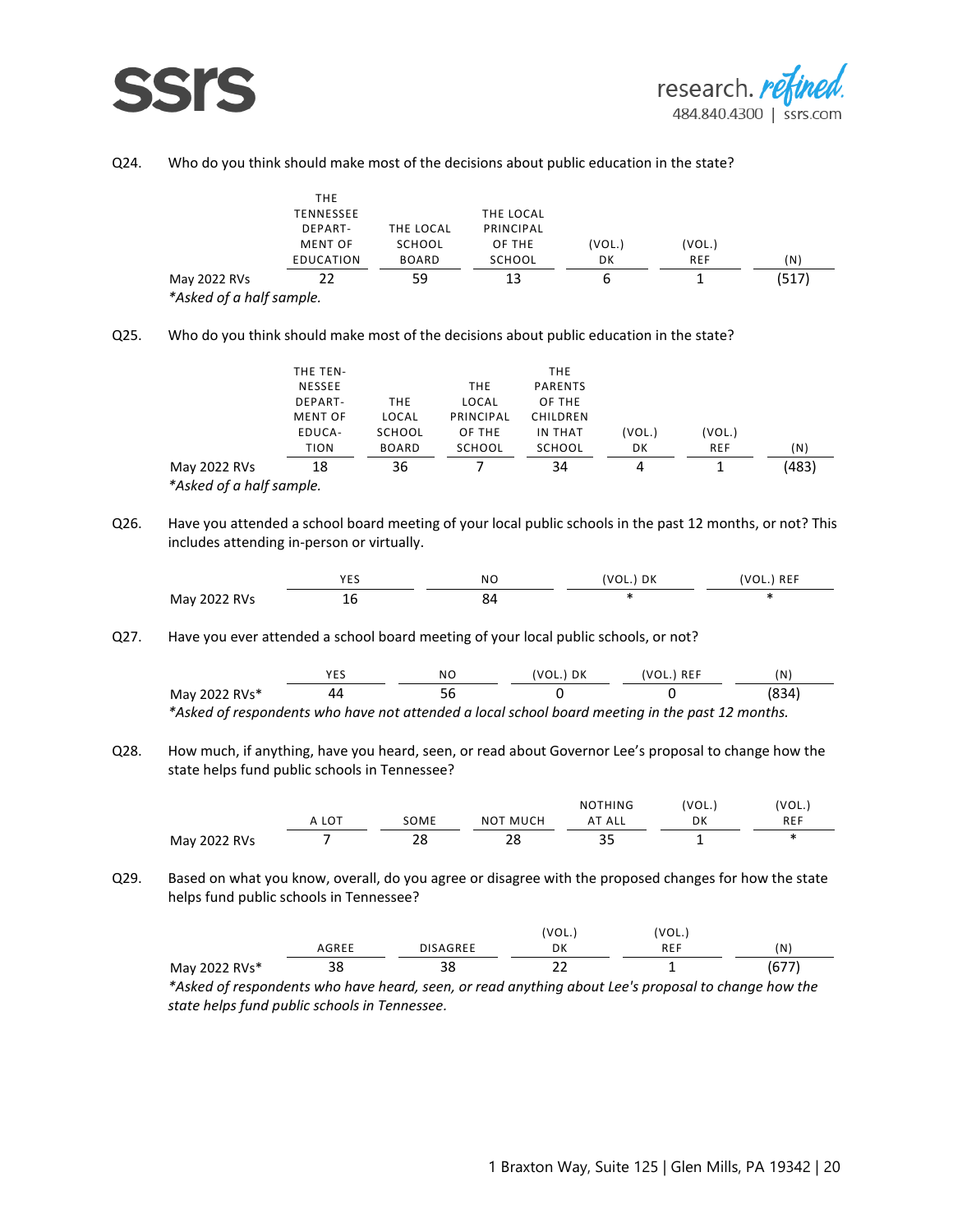



#### Q30. Do you think the amount of funding a school district receives from the state: [OPTIONS READ IN ORDER FOR HALF / IN REVERSE ORDER FOR HALF]

|                           | <b>SHOULD BE BASED</b><br><b>ONLY ON THE NUMBER</b><br>OF STUDENTS BEING<br><b>TAUGHT</b> | SHOULD BE BASED ON<br><b>MULTIPLE FACTORS</b><br><b>SUCH AS THE TOTAL</b><br><b>NUMBER OF</b><br><b>STUDENTS BEING</b><br><b>TAUGHT AND OTHER</b><br><b>CONSIDERATIONS LIKE</b><br>THE NUMBER OF<br><b>STUDENTS WITH</b><br><b>DISABILITIES</b> | (VOL.)<br>DK | (VOL.)<br>REF | (N)   |
|---------------------------|-------------------------------------------------------------------------------------------|-------------------------------------------------------------------------------------------------------------------------------------------------------------------------------------------------------------------------------------------------|--------------|---------------|-------|
| May 2022 RVs*             | 19                                                                                        | 78                                                                                                                                                                                                                                              | 2            | *             | (310) |
| *Asked of a third sample. |                                                                                           |                                                                                                                                                                                                                                                 |              |               |       |
|                           |                                                                                           | TRENDS FOR COMPARISON                                                                                                                                                                                                                           |              |               |       |
|                           |                                                                                           | SHOULD BE BASED ON                                                                                                                                                                                                                              |              |               |       |
|                           |                                                                                           | STUDENT NEED, WITH                                                                                                                                                                                                                              |              |               |       |
|                           |                                                                                           | MORE FUNDING                                                                                                                                                                                                                                    |              |               |       |
|                           | SHOULD BE BASED ON                                                                        | PROVIDED TO<br><b>SCHOOLS THAT HAVE</b>                                                                                                                                                                                                         |              |               |       |
|                           | THE NUMBER OF                                                                             | <b>MORE STUDENT NEED</b>                                                                                                                                                                                                                        |              |               |       |
|                           | <b>STUDENTS BEING</b>                                                                     | <b>SUCH AS FOR</b>                                                                                                                                                                                                                              |              |               |       |
|                           | <b>TAUGHT REGARDLESS</b>                                                                  | <b>STUDENTS WITH</b>                                                                                                                                                                                                                            | (VOL.)       | (VOL.)        |       |
|                           | OF STUDENT NEED                                                                           | <b>DISABILITIES</b>                                                                                                                                                                                                                             | DK           | <b>REF</b>    | (N)   |
| Dec 2021 RVs*             | 32                                                                                        | 63                                                                                                                                                                                                                                              | 4            | 1             | (333) |

*\*Asked of a third sample.*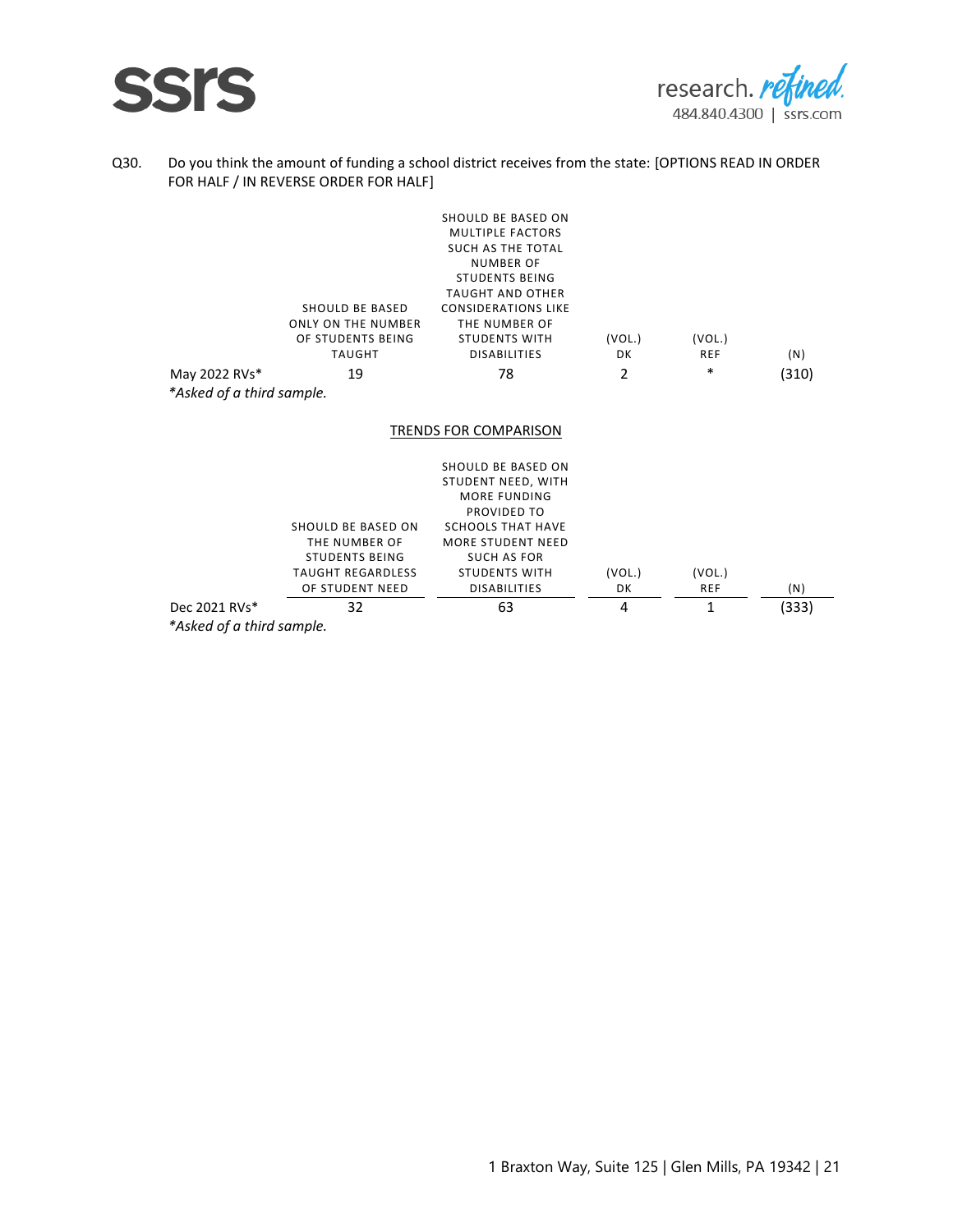



#### Q31. Do you think the amount of funding a school district receives from the state: [OPTIONS READ IN ORDER FOR HALF / IN REVERSE ORDER FOR HALF]

|                           | SHOULD BE BASED<br><b>ONLY ON THE NUMBER</b><br>OF STUDENTS BEING<br><b>TAUGHT</b> | SHOULD BE BASED ON<br><b>MULTIPLE FACTORS</b><br>SUCH AS THE TOTAL<br><b>NUMBER OF</b><br><b>STUDENTS BEING</b><br><b>TAUGHT AND OTHER</b><br><b>CONSIDERATIONS LIKE</b><br>THE NUMBER OF<br><b>STUDENTS WHERE</b><br><b>ENGLISH IS NOT THEIR</b><br><b>NATIVE LANGUAGE</b> | (VOL.)<br>DK | (VOL.)<br><b>REF</b> | (N)   |
|---------------------------|------------------------------------------------------------------------------------|-----------------------------------------------------------------------------------------------------------------------------------------------------------------------------------------------------------------------------------------------------------------------------|--------------|----------------------|-------|
| May 2022 RVs*             | 33                                                                                 | 58                                                                                                                                                                                                                                                                          | 8            | 1                    | (343) |
| *Asked of a third sample. |                                                                                    |                                                                                                                                                                                                                                                                             |              |                      |       |
|                           |                                                                                    |                                                                                                                                                                                                                                                                             |              |                      |       |
|                           |                                                                                    | TRENDS FOR COMPARISON                                                                                                                                                                                                                                                       |              |                      |       |
|                           | SHOULD BE BASED ON                                                                 | SHOULD BE BASED ON<br>STUDENT NEED, WITH<br>MORE FUNDING<br>PROVIDED TO<br><b>SCHOOLS THAT HAVE</b>                                                                                                                                                                         |              |                      |       |
|                           | THE NUMBER OF                                                                      | <b>MORE STUDENT NEED</b>                                                                                                                                                                                                                                                    |              |                      |       |
|                           | <b>STUDENTS BEING</b>                                                              | <b>SUCH AS FOR</b>                                                                                                                                                                                                                                                          |              |                      |       |
|                           | <b>TAUGHT REGARDLESS</b><br>OF STUDENT NEED                                        | ENGLISH-LANGUAGE<br>LEARNERS                                                                                                                                                                                                                                                | (VOL.)<br>DK | (VOL.)<br><b>REF</b> | (N)   |
| Dec 2021 RVs*             | 41                                                                                 | 53                                                                                                                                                                                                                                                                          | 5            | *                    | (353) |

*\*Asked of a third sample.*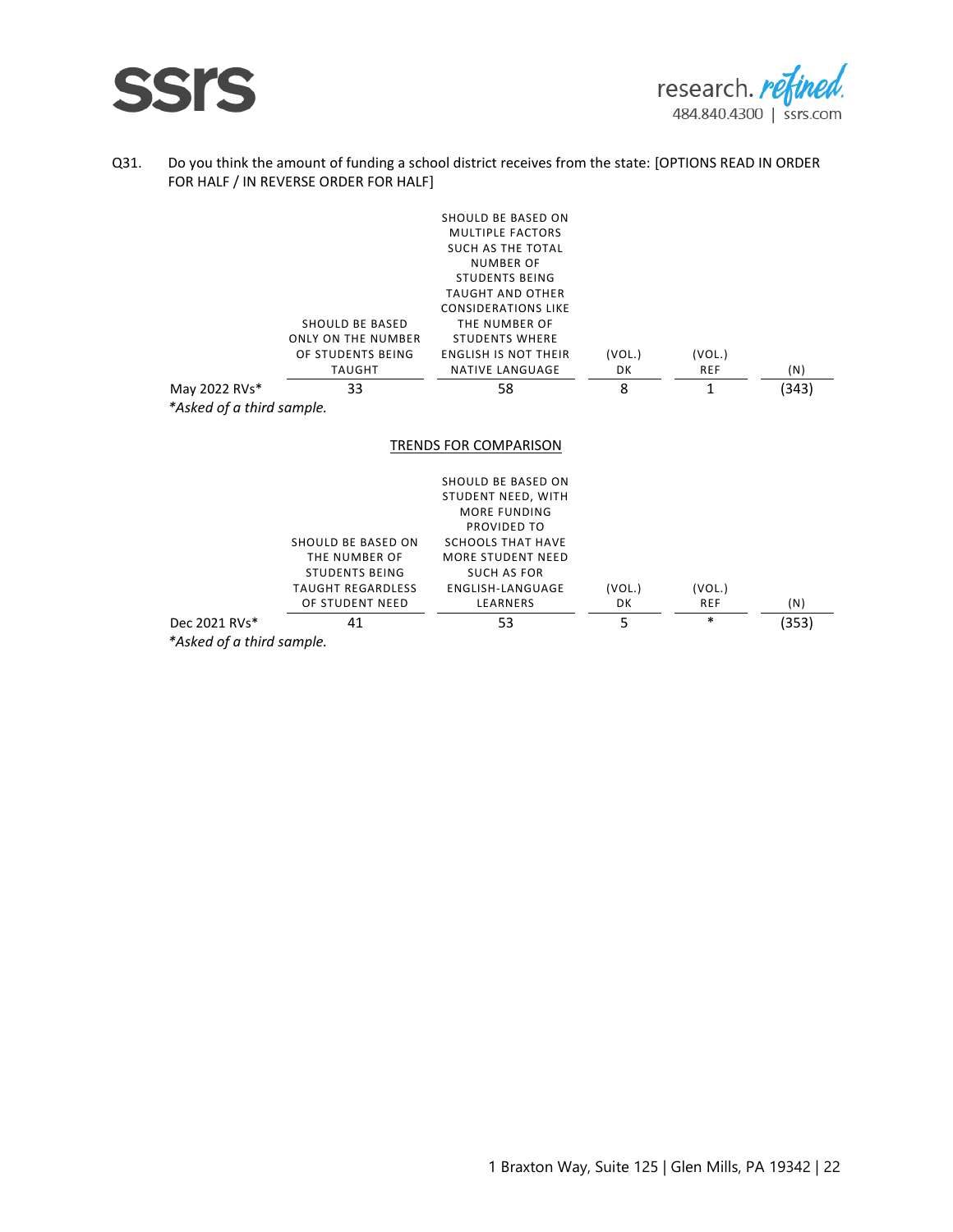



#### Q32. Do you think the amount of funding a school district receives from the state: [OPTIONS READ IN ORDER FOR HALF / IN REVERSE ORDER FOR HALF]

| May 2022 RVs*<br>*Asked of a third sample. | SHOULD BE BASED<br><b>ONLY ON THE NUMBER</b><br>OF STUDENTS BEING<br><b>TAUGHT</b><br>28                    | SHOULD BE BASED ON<br><b>MULTIPLE FACTORS</b><br>SUCH AS THE TOTAL<br><b>NUMBER OF STUDENTS</b><br><b>BEING TAUGHT AND</b><br><b>OTHER</b><br><b>CONSIDERATIONS LIKE</b><br>THE NUMBER OF<br><b>STUDENTS WHO COME</b><br><b>FROM LOW-INCOME</b><br><b>FAMILIES</b><br>67 | (VOL.)<br>DK<br>5 | (VOL.)<br><b>REF</b><br>$\ast$ | (N)<br>(347) |
|--------------------------------------------|-------------------------------------------------------------------------------------------------------------|--------------------------------------------------------------------------------------------------------------------------------------------------------------------------------------------------------------------------------------------------------------------------|-------------------|--------------------------------|--------------|
|                                            |                                                                                                             | <b>TRENDS FOR COMPARISON</b>                                                                                                                                                                                                                                             |                   |                                |              |
|                                            | SHOULD BE BASED ON<br>THE NUMBER OF<br><b>STUDENTS BEING</b><br><b>TAUGHT REGARDLESS</b><br>OF STUDENT NEED | SHOULD BE BASED ON<br>STUDENT NEED, WITH<br>MORE FUNDING<br>PROVIDED TO SCHOOLS<br>THAT HAVE MORE<br><b>STUDENT NEED SUCH</b><br><b>AS FOR STUDENTS</b><br>LIVING IN POVERTY                                                                                             | (VOL.)<br>DK      | (VOL.)<br><b>REF</b>           | (N)          |

Dec 2021 RVs\* 26 70 4 0 (316)

*\*Asked of a third sample.*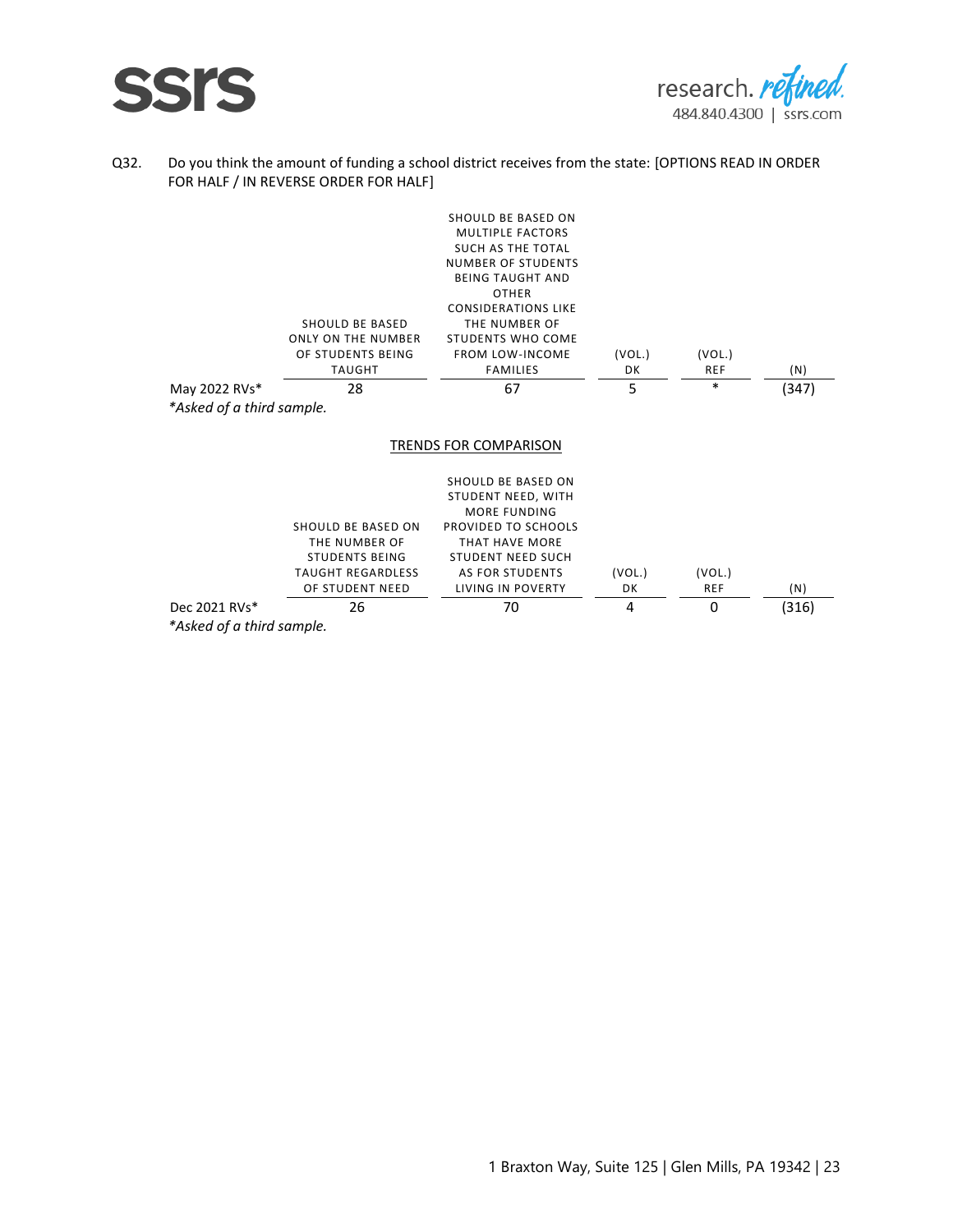

#### Q33. When it comes to what public schools teach and how they teach that material, should parents have: [OPTIONS READ IN ORDER FOR HALF / IN REVERSE ORDER FOR HALF]

| May 2022 |                 |       |                                               |            |                 |      | ∗              |
|----------|-----------------|-------|-----------------------------------------------|------------|-----------------|------|----------------|
|          | MATERIAL        | INPUT | <b>HAVE</b><br>------------------------------ | INPUT      | MATERIAL        | DΚ   | <b>REF</b><br> |
|          | <b>AND</b>      | MORE  | <b>NOW</b>                                    | A BIT LESS | AND             | VUL. |                |
|          | <b>TEACHERS</b> | A BIT | AS THEY                                       |            | <b>TEACHERS</b> |      |                |
|          | <b>OVER</b>     |       | OF INPUT                                      |            | <b>OVER</b>     |      |                |
|          | <b>INPUT</b>    |       | AMOUNT                                        |            | <b>INPUT</b>    |      |                |
|          | <b>MORE</b>     |       | THE SAME                                      |            | LESS            |      |                |
|          | A LOT           |       | <b>ABOUT</b>                                  |            | A LOT           |      |                |
|          |                 |       |                                               |            |                 |      |                |

Q34. Should public schools have a committee of parents and community members to review and remove books they find offensive?

|            | ___ | NI        | υĸ<br>------ | . |
|------------|-----|-----------|--------------|---|
| . <u>.</u> | -   | - -<br>-- |              |   |

Q35. Now thinking about U.S. colleges and universities, do you have a [OPTIONS READ IN ORDER FOR HALF / IN REVERSE ORDER FOR HALF] opinion of the higher education system in the United States today?

|              |             |             | NEITHER        |                |                |        |            |
|--------------|-------------|-------------|----------------|----------------|----------------|--------|------------|
|              |             | SOME-       | FAVOR-         | SOME-          |                |        |            |
|              | <b>VERY</b> | <b>WHAT</b> | ABLE NOR       | WHAT           | <b>VERY</b>    |        |            |
|              | FAVOR-      | FAVOR-      | <b>UNFAVOR</b> | <b>UNFAVOR</b> | <b>UNFAVOR</b> | (VOL.) | (VOL.)     |
|              | ABLE        | ABLE        | ABLE           | ABLE           | ABLE           | DK     | <b>REF</b> |
| May 2022 RVs | 13          | 33          | 13             |                | 17             |        |            |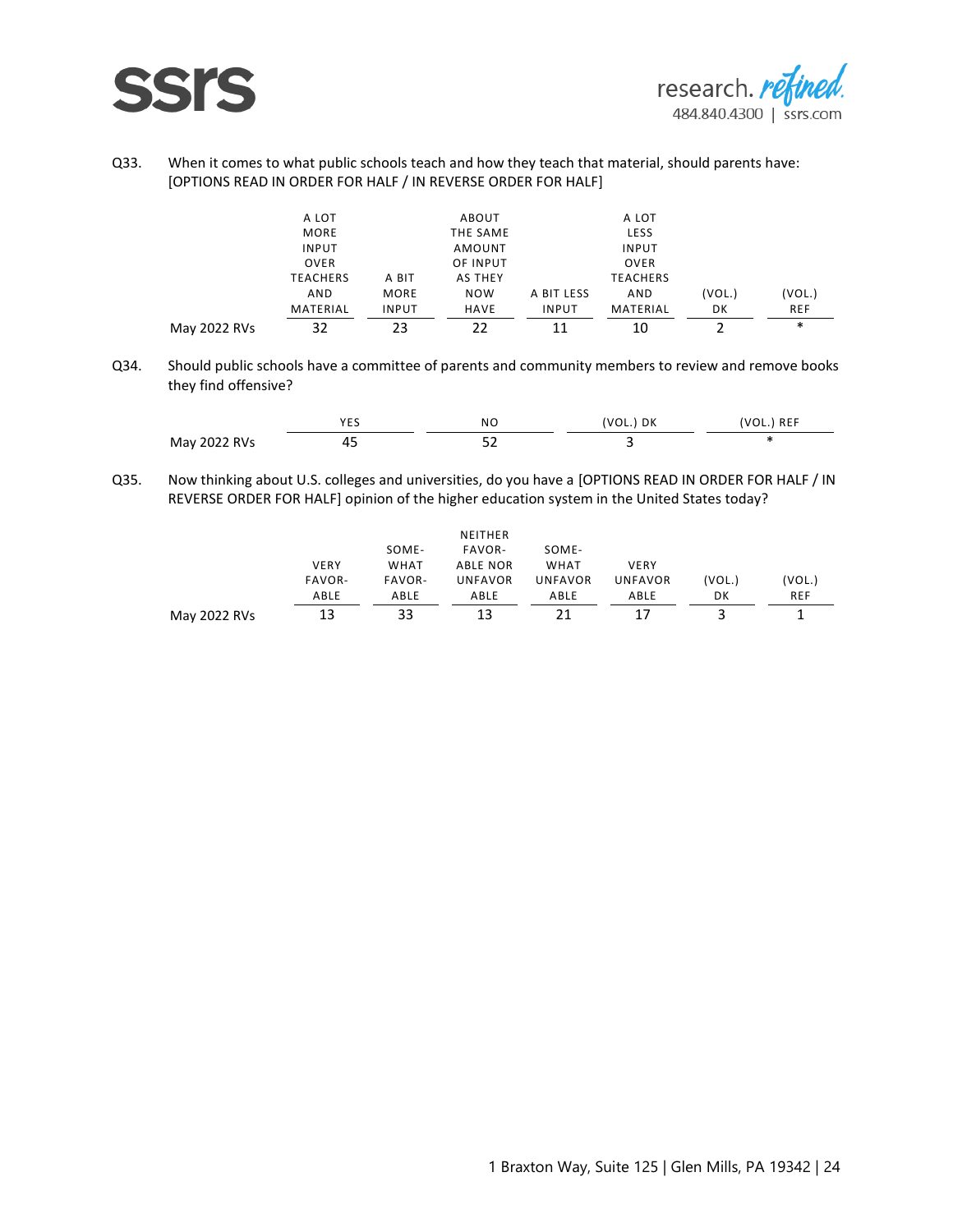



[READ TO ALL:] Now for a slightly different topic...

Q36. State and Federal Governments support scientific discovery. How much, if at all, do you favor such support? [OPTIONS READ IN ORDER FOR HALF / IN REVERSE ORDER FOR HALF]

|                  |                              |                                      | A MODER- |    |                |       |       |
|------------------|------------------------------|--------------------------------------|----------|----|----------------|-------|-------|
|                  | A GREAT                      | Α                                    | ATE      |    | <b>NONE AT</b> | 'VOL. | 'VOL. |
|                  | DEAL                         | LOT                                  | AMOUNT   |    | ALL            | DК    | REF   |
| 2022 RVs<br>May. | ---------------------------- | ------------------------------<br>20 | 28       | 16 |                | -     | <br>ж |

SCICONF. How much confidence, if any, do you yourself have in science? [OPTIONS READ IN ORDER FOR HALF / IN REVERSE ORDER FOR HALF]

|              |         |     | A MODER-   |                |       |            |
|--------------|---------|-----|------------|----------------|-------|------------|
|              | A GREAT |     | ATE        | <b>NONE AT</b> | 'VOL. | 'VOL.      |
|              | DEAL    | LOT | AMOUNT     | ALL            | DK    | <b>REF</b> |
| May 2022 RVs | 35      | --  | <u>_ _</u> |                |       | ж          |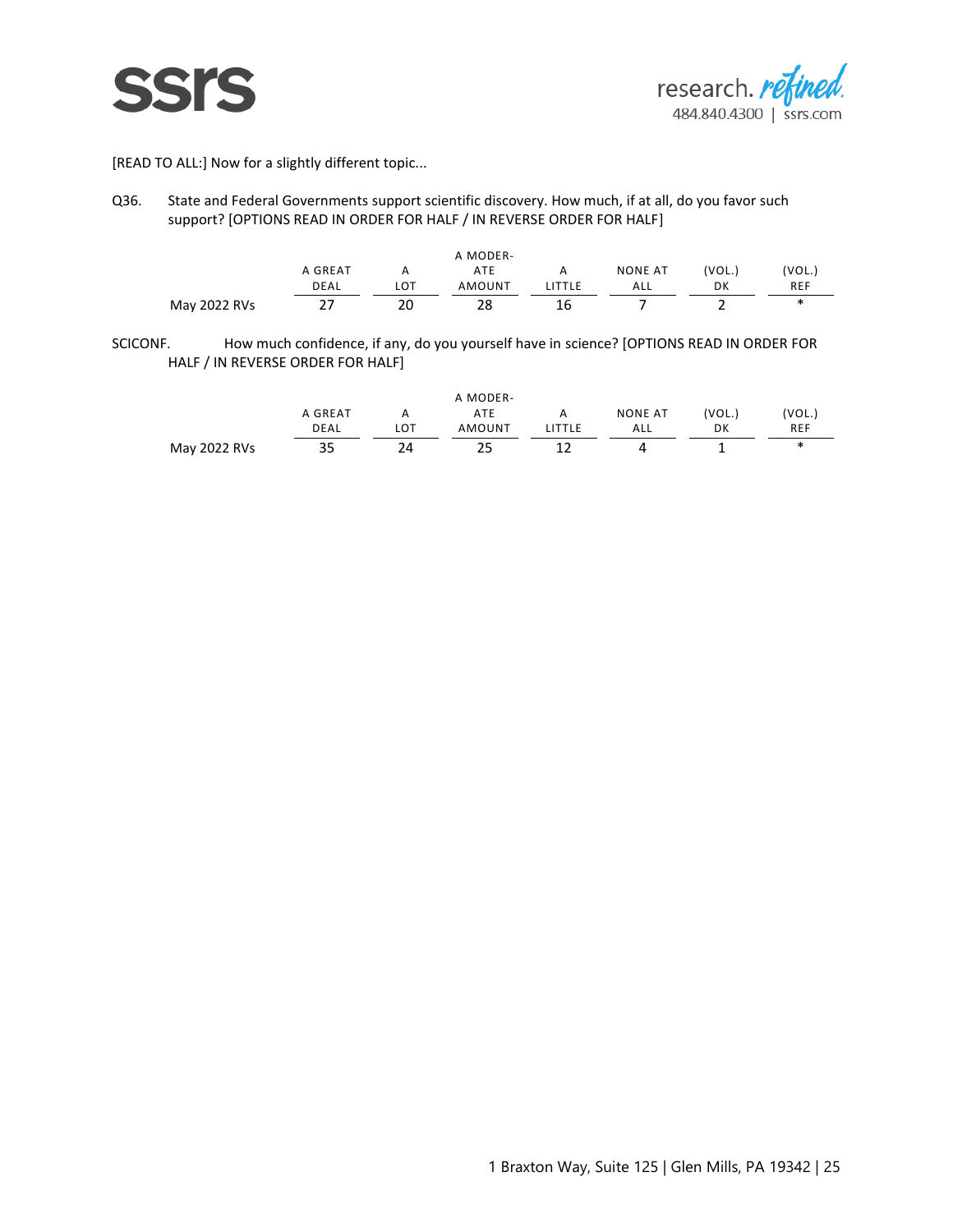

Q38. On the issue of abortion, where (PRO-CHOICE means you support a woman's right to choose an abortion) and (PRO-LIFE means you support restricting access to abortion), would you say you are... [OPTIONS READ IN ORDER FOR HALF / IN REVERSE ORDER FOR HALF]

|                          |                  | SOME-         |                 |           |        |            |       |
|--------------------------|------------------|---------------|-----------------|-----------|--------|------------|-------|
|                          | <b>DEFINITE-</b> | <b>WHAT</b>   | SOME-           | DEFINITE- |        |            |       |
|                          | LY PRO-          | PRO-          | <b>WHAT</b>     | LY PRO-   | (VOL.) | (VOL.)     |       |
|                          | <b>CHOICE</b>    | <b>CHOICE</b> | <b>PRO-LIFE</b> | LIFE      | DK     | <b>REF</b> | (N)   |
| May 2022 RVs*            | 34               | 14            | 14              | 36        |        |            | (525) |
| May 2014 RVs*            | 25               | 20            | 9               | 39        | 3      | 3          | (608) |
| Dec 2013 RVs*            | 26               | 18            | 12              | 41        |        | $\ast$     | (427) |
| May 2013 RVs*            | 22               | 17            | 8               | 47        | 3      |            | (409) |
| May 2012 RVs*            | 22               | 15            |                 | 46        | 3      | 3          | (400) |
| *Asked of a half sample. |                  |               |                 |           |        |            |       |

Q39. Do you think abortion should be: [OPTIONS READ IN ORDER FOR HALF / IN REVERSE ORDER FOR HALF]

|                         |                 | <b>LEGAL ONLY</b> |                   |        |            |       |
|-------------------------|-----------------|-------------------|-------------------|--------|------------|-------|
|                         |                 | IN CASES OF       |                   |        |            |       |
|                         |                 | RAPE,             |                   |        |            |       |
|                         |                 | INCEST, OR        |                   |        |            |       |
|                         |                 | <b>WHEN THE</b>   |                   |        |            |       |
|                         |                 | LIFE OF THE       |                   |        |            |       |
|                         |                 | <b>MOTHER IS</b>  |                   |        |            |       |
|                         | <b>LEGAL IN</b> | ΙN                | <b>ILLEGAL IN</b> | (VOL.) | (VOL.)     |       |
|                         | ALL CASES       | <b>JEOPARDY</b>   | ALL CASES         | DK     | <b>REF</b> | (N)   |
| May 2022 RVs*           | 36              | 44                | 17                | 2      | 2          | (475) |
| May 2014 RVs*           | 25              | 50                | 20                | 3      | 2          | (637) |
| May 2013 RVs*           | 29              | 47                | 21                | 3      |            | (454) |
| May 2012 RVs*           | 35              | 40                | 18                | 4      | 3          | (426) |
| *Ackad of a half cample |                 |                   |                   |        |            |       |

*\*Asked of a half sample.*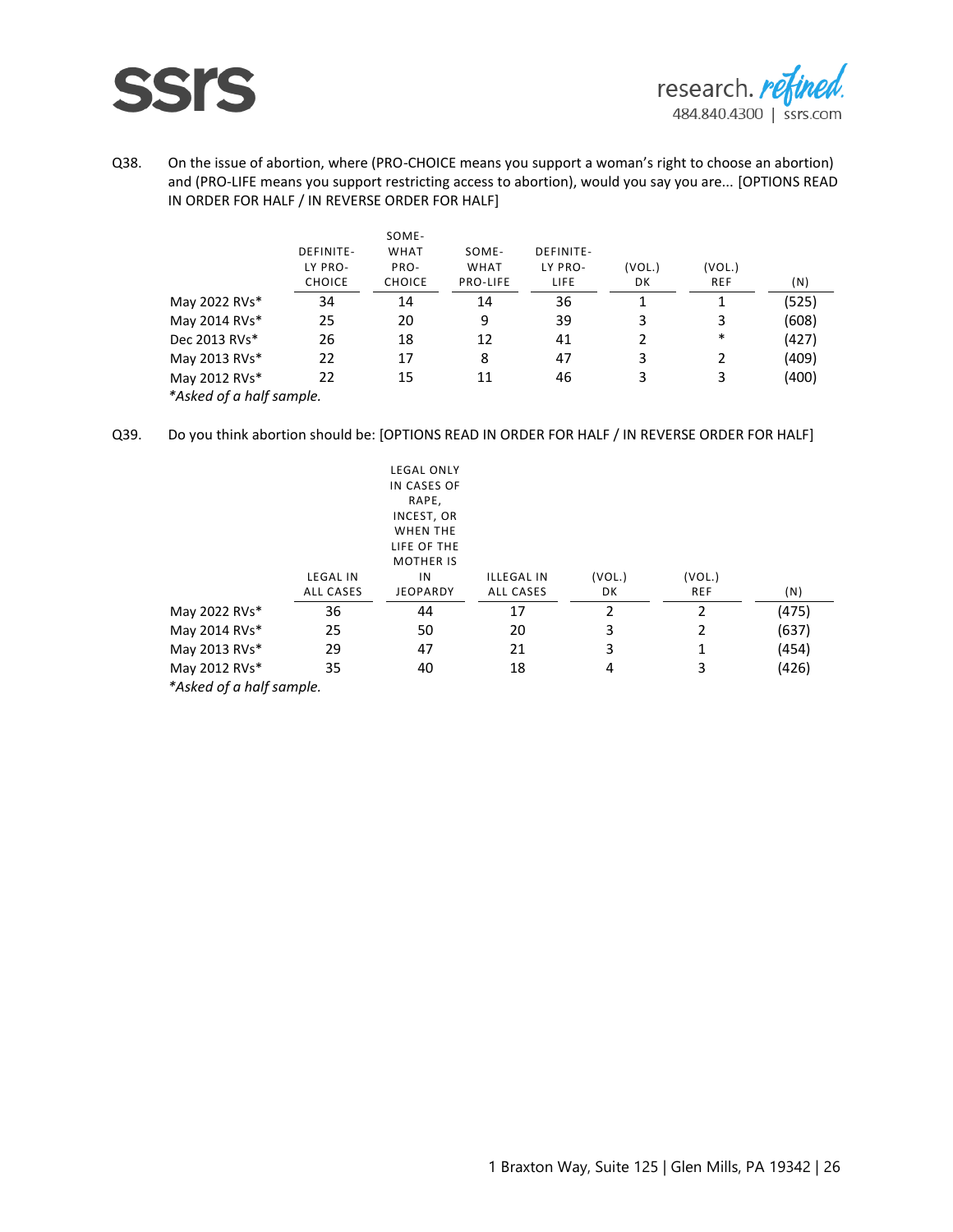



Q40. Do you (support) or (oppose) requiring students to play on the team that matches their gender at the time of birth if they want to play in middle and high school sports? [OPTIONS IN PARENTHESES WERE ROTATED]

[THEN PROBE: Do you (support/oppose) strongly or somewhat?]

|                                                      | STRONGLY<br><b>SUPPORT</b> | SOME-<br><b>WHAT</b><br><b>SUPPORT</b> | SOME-<br>WHAT<br>OPPOSE | STRONGLY<br>OPPOSE | VOL.)<br>DΚ | (VOL.)<br><b>REF</b> | (N)                 |
|------------------------------------------------------|----------------------------|----------------------------------------|-------------------------|--------------------|-------------|----------------------|---------------------|
| May 2022 RVs*                                        |                            |                                        |                         |                    |             |                      | ------------------- |
| May 2021 RVs                                         | 60                         |                                        |                         |                    |             |                      | .,000)              |
| *Asked of a half sample interviewed April 29-May 14. |                            |                                        |                         |                    |             |                      |                     |

Q41. Overall, do you (support) or (oppose) legislation that would place restrictions on transgender Americans' access to health care? [OPTIONS IN PARENTHESES WERE ROTATED]

[THEN PROBE: Do you (support/oppose) strongly or somewhat?]

|                                                       | STRONGLY<br><b>SUPPORT</b> | SOME-<br>WHAT<br><b>SUPPORT</b> | SOME-<br>WHAT<br>OPPOSE | STRONGLY<br>OPPOSF | 'VOL.<br>DK | 'VOL.)<br>REF | (N) |
|-------------------------------------------------------|----------------------------|---------------------------------|-------------------------|--------------------|-------------|---------------|-----|
| May 2022 RVs*                                         | -------------------        |                                 |                         | 44                 |             |               |     |
| Asked of a half sample interviewed April 29-May 14*** |                            |                                 |                         |                    |             |               |     |

*\*Asked of a half sample interviewed April 29-May 14.*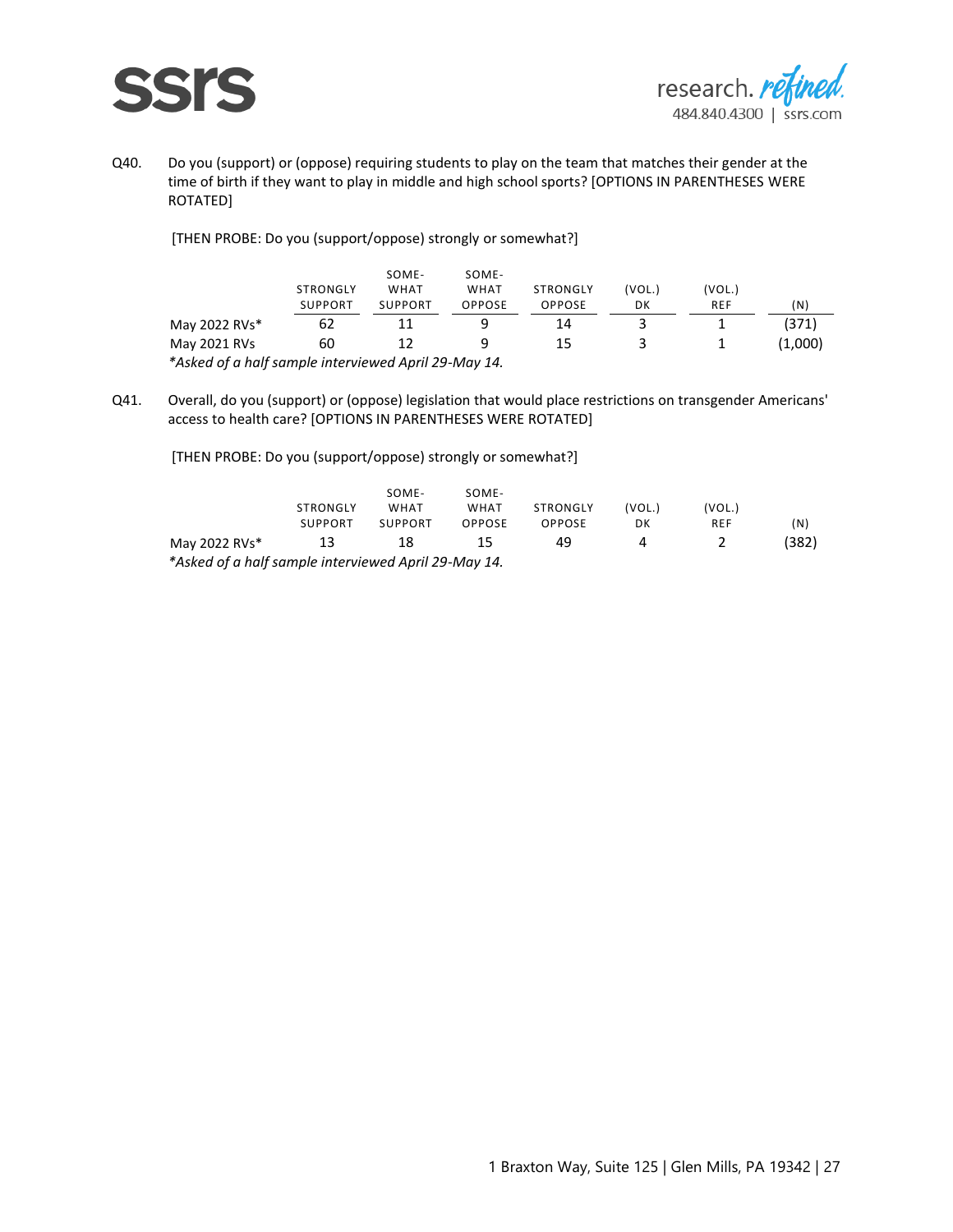



[READ TO ALL:] A few last questions for statistical purposes only...

EMP. Are you, yourself, currently employed full-time or part-time, or are you not employed for pay? NOTW. [IF NOT EMPLOYED FOR PAY/DK/REFUSED, ASK:] Would you say you are: [READ LIST]

| MAY 2022<br><b>RVS</b> |                                     |
|------------------------|-------------------------------------|
| 62                     | NET Employed                        |
| 51                     | Full-time                           |
| 11                     | Part-time                           |
| 38                     | NET Not employed for pay            |
| 26                     | Retired                             |
| 4                      | A homemaker                         |
| 1                      | A student                           |
| 2                      | Unemployed but looking for work     |
| 2                      | Unemployed and not looking for work |
| 3                      | (VOL.) Disabled/Handicapped         |
|                        |                                     |

\* (VOL.) Don't know/Refused NOTW

PARTY. Generally speaking, do you usually think of yourself as a: [OPTIONS READ IN ORDER]

|              |            |                         | INDEPEN- | SOMETHING | 'VOL. | 'VOL.,     |
|--------------|------------|-------------------------|----------|-----------|-------|------------|
|              | DEMOCRAT   | REPUBLICAN<br>--------- | DENT     |           | DK    | <b>REF</b> |
| May 2022 RVs | <u>_ _</u> | ັ                       | - -      |           |       |            |

#### **(Asked of those who self-identify as Democrats, N=254)**

PTYSTRDEM. Would you call yourself a Strong Democrat or Not a strong Democrat? [READ IF NECESSARY: Whatever strong means to you.]

|              |                        | NOT A STRONG | 'VOL., | 'VOL., |
|--------------|------------------------|--------------|--------|--------|
|              | <b>STRONG DEMOCRAT</b> | DEMOCRAT     | DK     |        |
| May 2022 RVs |                        |              |        |        |

#### **(Asked of those who self-identify as Republicans, N=385)**

PTYSTRREP. Would you call yourself a Strong Republican or Not a strong Republican? [READ IF NECESSARY: Whatever strong means to you.]

|              |                   | NOT A STRONG | 'VOL.         | 'VOL., |
|--------------|-------------------|--------------|---------------|--------|
|              | STRONG REPUBLICAN | REPUBLICAN   | DK<br>------- |        |
| May 2022 RVs | ΄4                | ∠∪           |               |        |

- PARTY. Generally speaking, do you usually think of yourself as a Democrat, Republican, Independent or something else?
- PARTYLN2. [IF INDEPENDENT/SOMETHING ELSE/DK/REFUSED, ASK:] Do you think of yourself as closer to the Republican Party, Democratic Party or neither?

|              | DEMOCRAT<br>LEAN | REPUBLICAN<br>LEAN |              | 'VOL.) |
|--------------|------------------|--------------------|--------------|--------|
|              | DEMOCRAT         | ∩ CAN<br>REPUBLIC  | THFR<br>NEII | REF    |
| May 2022 RVs | $\sim$<br>--     | - -<br>ے ر         | --           |        |